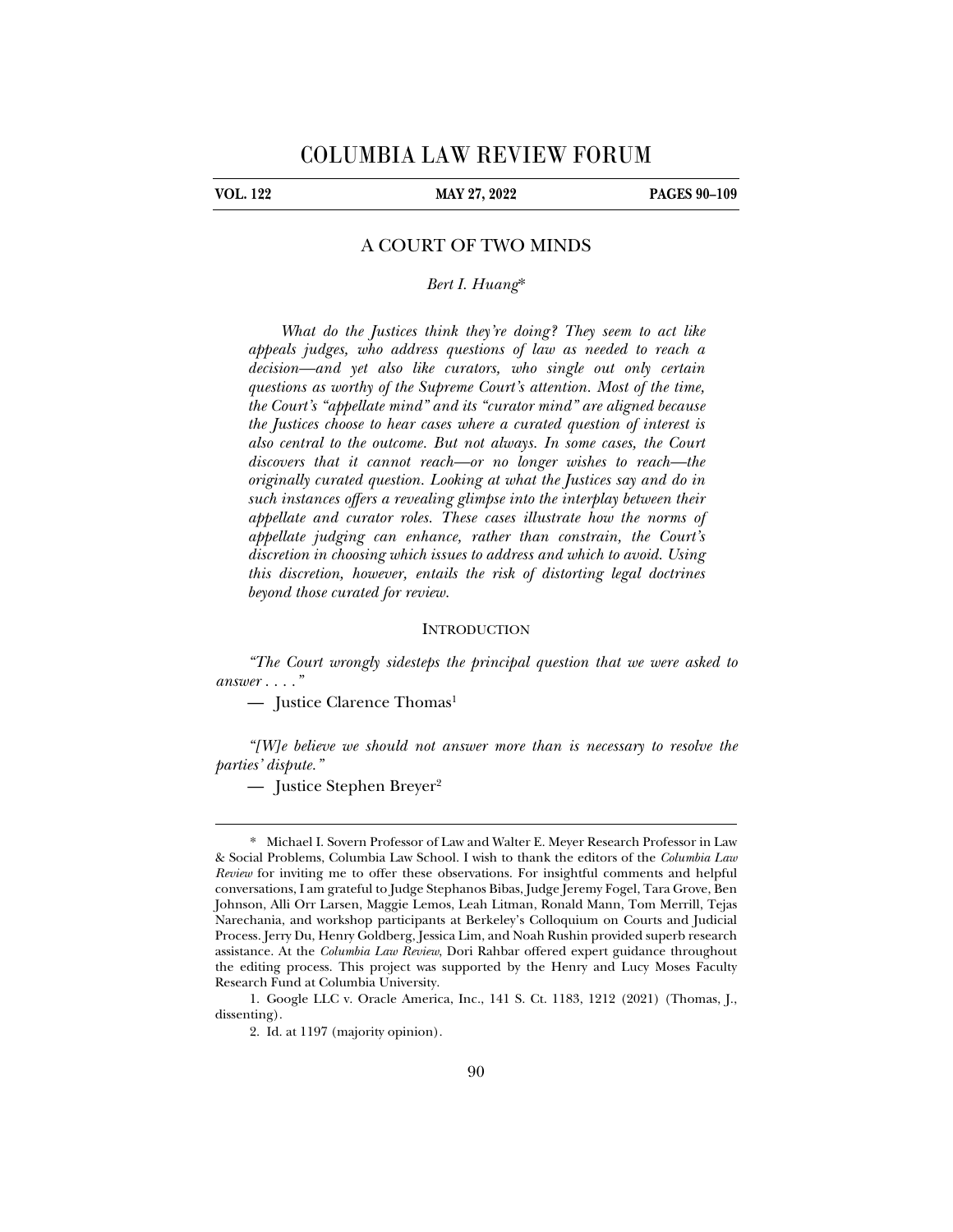The way the Supreme Court reviews cases has a dual nature. It has the familiar feel of an appeals process, yet also the distinctive feel of curating questions of law to be answered once and for all. The Justices seem to be of two minds: In an "appellate" frame of mind, they see the task as a circuit judge might—addressing questions of law as needed along the path to a decision. In a "curator" frame of mind, they see the task as answering only those questions deemed worthy of the Court's attention, based on their selection criteria for certiorari review.<sup>3</sup> These two orientations are usually well-aligned because the Justices carefully choose to hear cases where the curated question is also central to the outcome.

Yet this alignment does break down from time to time. For example, what if the curated question turns out not to really matter for the outcome? Or what if the Justices regret taking up the curated question and now feel stuck with the case? Moments like these can offer insights into how the Justices think about the Court's proper role. The analysis in Part II will examine the Justices' reasoning and rhetoric in recent years on such occasions where certiorari has broken down. These instances offer vivid reminders that, although appellate norms are said to constrain the Court's discretion as a curator by limiting which questions are available for review, the opposite effect is also possible: The norms and techniques of appellate judging can *increase* curatorial choice when the Justices use them to reshape—or even punt—the questions they originally said they would answer.4

One has to wonder: Why would the Justices ever use fancy appellate footwork to sidestep a curated question when they can always just dismiss

 <sup>3.</sup> Readers who think about the work of the federal courts in terms of "law declaration" versus "dispute resolution" will soon notice that the appellate/curator framework cuts across that dichotomy. As Part I shows, both the appellate and curator mindsets allow the Court to choose which questions of law to answer and how broadly to answer them (in the spirit of law declaration), though they differ in the norms and practices that enable such discretion. Moreover, as Part II illustrates, although both mindsets allow a large degree of litigant control over what is contested and what arguments to press (in the spirit of dispute resolution), they also allow the Court leeway to deviate from those argued grounds. These examples offer further reminders of the modern Court's well-known tendency to focus on law declaration while nodding, at least nominally, to dispute resolution. How to evaluate the many variations of this balancing act remains in the eye of the beholder. See generally Thomas W. Merrill, Legitimate Interpretation—Or Legitimate Adjudication?, 105 Cornell L. Rev. 1395 (2020) (arguing for a pragmatic account of judicial legitimacy that centers on the perceptions of the parties in a case about the courts' approach to dispute resolution and highlighting what may be lost when either courts or commentators overemphasize law declaration).

 <sup>4.</sup> In particular, as close observers of the Court know well, these norms and techniques allow the Justices various alternative paths to disposition of the case. For discussion of such "off-ramps" and other means of punting an issue, see infra sections I.B and II.B and Part III.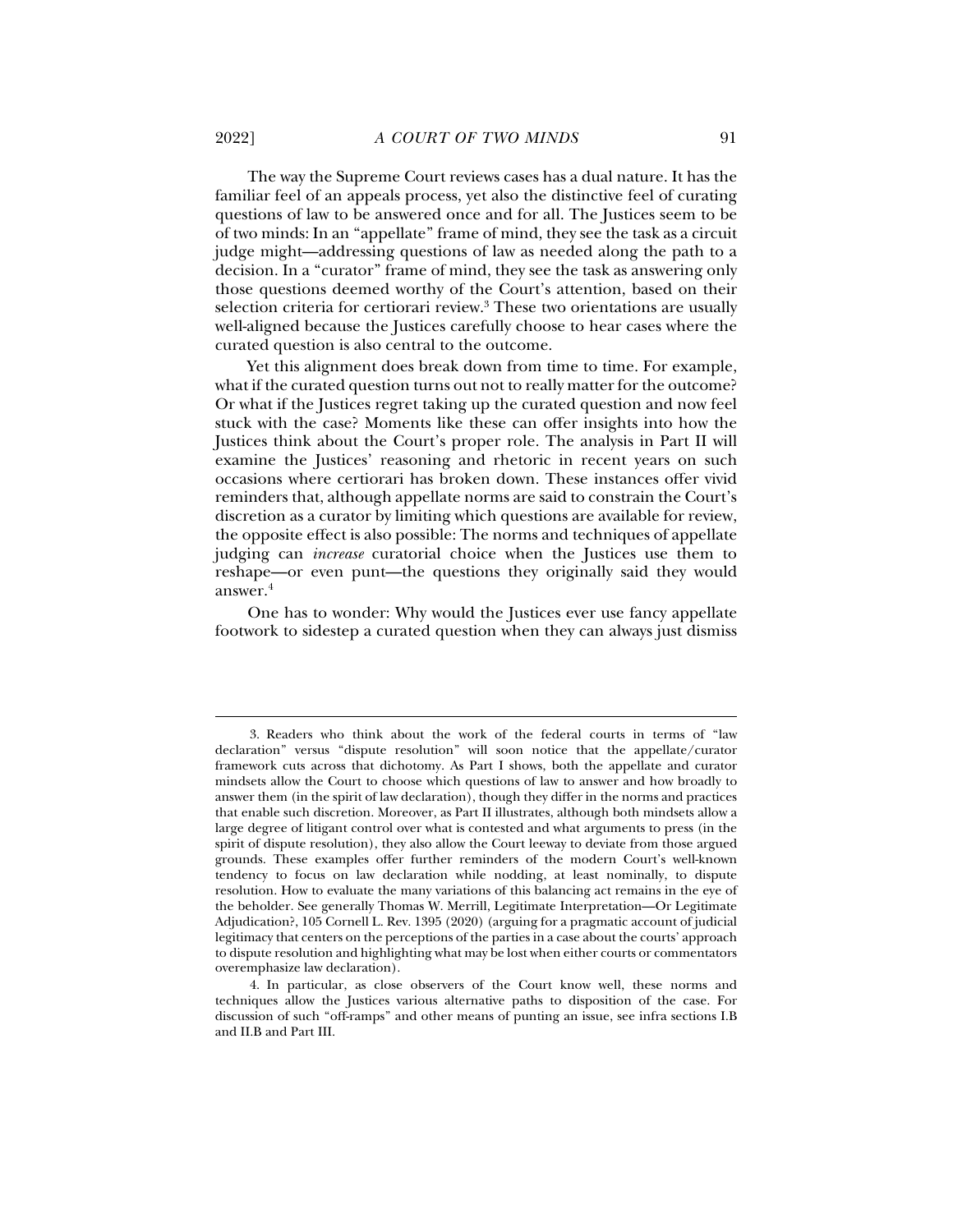it, no questions asked?<sup>5</sup> Part III will consider some possible motivations. It will also highlight one of the unintended consequences: When the Court dodges a curated question by answering a different one instead—one chosen out of convenience rather than interest—it runs the risk of distorting that other area of law.

But first, let's set the scene.

#### I. APPELLATE MIND, CURATOR MIND

#### A. *The Supreme Court as Curator*

Think about how cases before the Court are often said to be "vehicles" for answering questions of law. The suggestion seems to be that the whole point of accepting a case for review (in an appeals-like way) is to allow the Court to answer a specific question about what a law means (in a curatorlike way). $6$  If there were any doubt, the Court's rules say that the first thing in a petition for certiorari should be a list of "[t]he questions presented for review, expressed concisely in relation to the circumstances of the case, without unnecessary detail."<sup>7</sup> Accordingly, petitions list such "questions presented" (QPs) at the very start of the brief, as if posing those legal questions to the Court were the petitioners' main purpose too (and it just so happens that the right answer to the QP will help them win the case).

Moreover, when the Court grants certiorari, it speaks as if QPs are the obvious unit of analysis<sup>8</sup>—sometimes limiting its grant to one but not

7. Sup. Ct. R. 14.1(a).

 8. One might also note here the Court's practices of consolidating cases linked by similar QPs—or of "holding" petitions in cases related to a granted QP—for possible later

 <sup>5.</sup> Literally, no questions asked: Dismissing a question or a case "as improvidently granted" (DIG) operates in effect as a delayed denial of certiorari. For discussion of this form of dismissal, see infra section I.B and Part III.

 <sup>6.</sup> By contrast, one usually does not speak of "vehicles" in relation to the work of the federal circuit courts. Although appellants are well advised to spell out clearly the errors they are challenging, there is not the sort of marketing of specified questions of law as especially important or confounding (e.g., the subject of a split among other courts) that is typical of certiorari at the Supreme Court. Appeals judges tend to see their job as working through just enough of the raised issues to resolve the appeal—and if a tough legal issue disappears along the way, all the better. But mileage may vary on these broad generalizations, and it is easy to find examples of how the circuit courts have adopted practices that may look like curation, such as tracking selected cases for oral argument and for "published" opinion. See, e.g., Bert I. Huang, Lightened Scrutiny, 124 Harv. L. Rev. 1109, 1117–18 (2011) (noting appeals judges discussing the need for "triage" procedures, such as limiting oral argument and opinion publication to selected cases); Allison Orr Larsen & Neal Devins, Circuit Personalities, 108 Va. L. Rev. (forthcoming 2022) (manuscript at 11, 14), https://ssrn.com/abstract=4035789 [https://perma.cc/C5G9-KBN2] (presenting the latest data on variation among circuits in rates of oral argument and opinion publication); Marin K. Levy, Judging Justice on Appeal, 123 Yale L.J. 2386, 2391 (2014) (reviewing William M. Richman & William L. Reynolds, Injustice on Appeal: The United States Courts of Appeals in Crisis (2012), which expounds upon practices amounting to "de facto certiorari" in the federal circuit courts).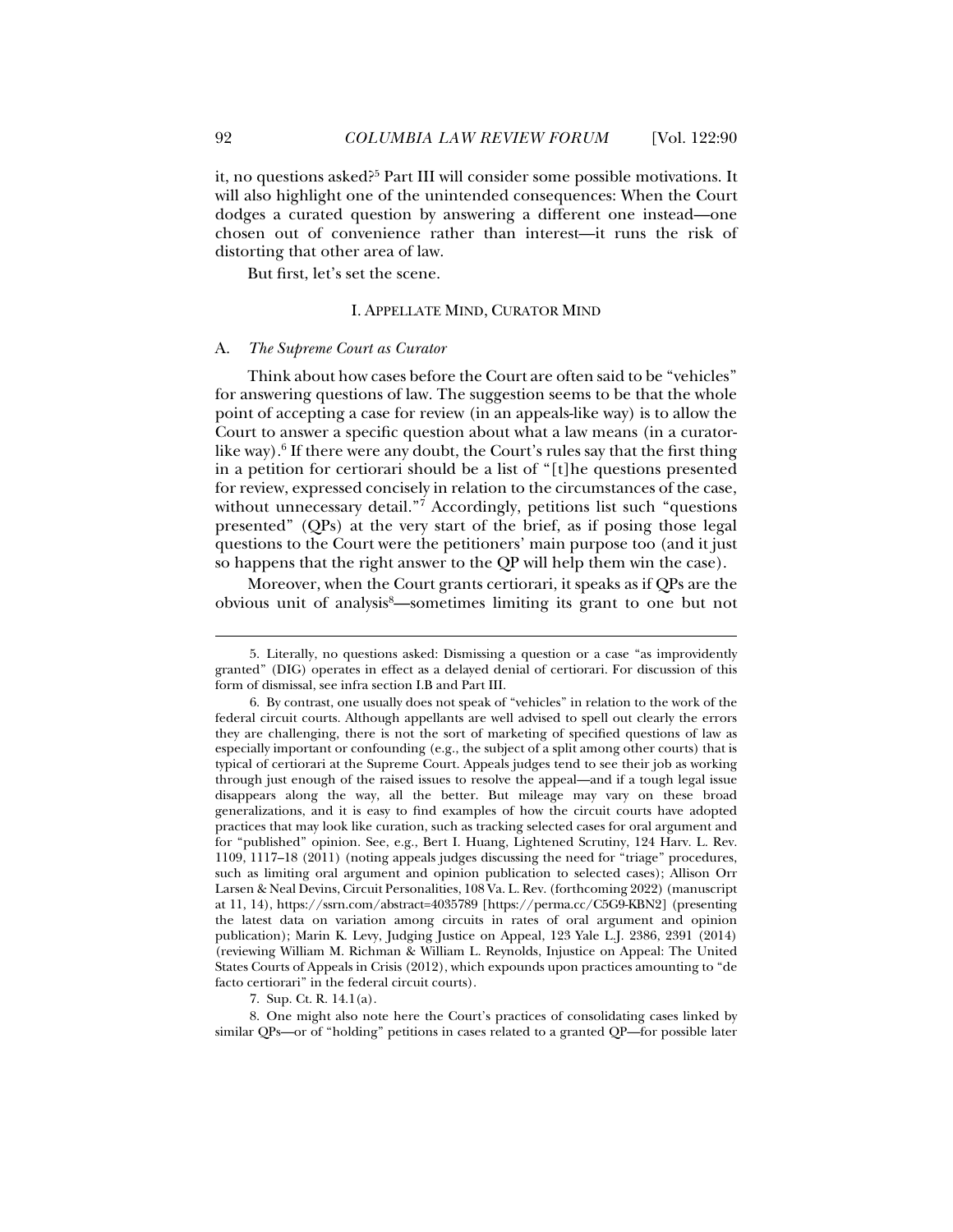another of the petitioner's QPs, or even rewriting the QP itself. For good measure, the rules also emphasize that "[o]nly the questions set out in the petition, or fairly included therein, will be considered by the Court."9

Parties recognize that their case will mainly be seen by the Court as a potential vehicle for answering those selected questions of law, and it will not be interested unless one of the questions is deemed "certworthy." Although it can't hurt to present other compelling reasons to undo the lower court ruling, petitioners know that the Court is very unlikely to take a case solely for error correction. They know that, instead, the best way to pitch a petition is to highlight the importance of answering the QPs, such as by pointing to splits among circuit courts and state courts. Again, the Court's rules say as much about splits,<sup>10</sup> and Professor Tejas Narechania's impressive new study (in the current issue of the *Columbia Law Review*) sheds empirical light on what catches the Court's eye in cases without splits. $^{11}$ 

Yet not everyone thinks this way. It seems a fair guess that most of the general public imagines the Court's work to be mainly deciding who wins and who loses a case. Some might notice that the Court does so by deciding whether to overturn an earlier court's decision—that is, like an appeals court. They are not wrong. They are seeing the appellate side of certiorari review.12 Even if it may be less salient to casual observers that the Court has chosen its cases as vehicles for answering certain QPs dutifully listed by the petitioners, it is also true that, once a lucky petition is granted, $13$  the

j

 10. Sup. Ct. R. 10 (emphasizing conflicts among lower courts as a key factor the Court would consider in deciding whether to grant a petition for a writ of certiorari).

 11. Tejas N. Narechania, Certiorari in Important Cases, 122 Colum. L. Rev. 923, 933, 953 (2022) (using computational text analysis to analyze Supreme Court merits opinions for insight about various influences into grants of certiorari in cases not involving splits).

 12. There are also cases at the Court that are not vehicles for curated QPs, of course. Summary reversals, for example, are decided with an almost entirely appellate mindset (even though they are brought to the Court on a petition for certiorari). In these cases, the Court notices an error in the lower court ruling that it feels so compelled to fix that not only does it overlook the lack of a split, but it also reverses in a speedy per curiam opinion based on the petition-stage briefing and the record, without need for merits briefing or oral argument. See, e.g., Richard C. Chen, Summary Dispositions as Precedent, 61 Wm. & Mary L. Rev. 691, 694–97 (2020) (describing the Court's practice of summary reversals); Edward A. Hartnett, Summary Reversals in the Roberts Court, 38 Cardozo L. Rev. 591, 594–607 (2016) [hereinafter Hartnett, Summary Reversals] (empirically surveying and classifying summary reversals between 2005 and 2016—and noticing a degree of concentration in habeas cases, including capital cases, as well as qualified immunity cases). There are also a very small number of mandatory appeals and cases of original jurisdiction.

 13. Around sixty or seventy cases out of thousands of petitions are chosen and decided this way each year. See The Supreme Court, 2019 Term—The Statistics, 134 Harv. L. Rev. 610, 618–19 tbl.II (2020) (showing that the Supreme Court granted plenary review in sixty cases in its 2019 Term, resulting in fifty-nine dispositions by full opinion, out of 5,718

orders to grant-vacate-and-remand (GVRs) in light of the resolution of that QP. For an incisive study of GVRs, see generally Aaron-Andrew P. Bruhl, The Supreme Court's Controversial GVRs—And an Alternative, 107 Mich. L. Rev. 711 (2009).

 <sup>9.</sup> Sup. Ct. R. 14.1(a).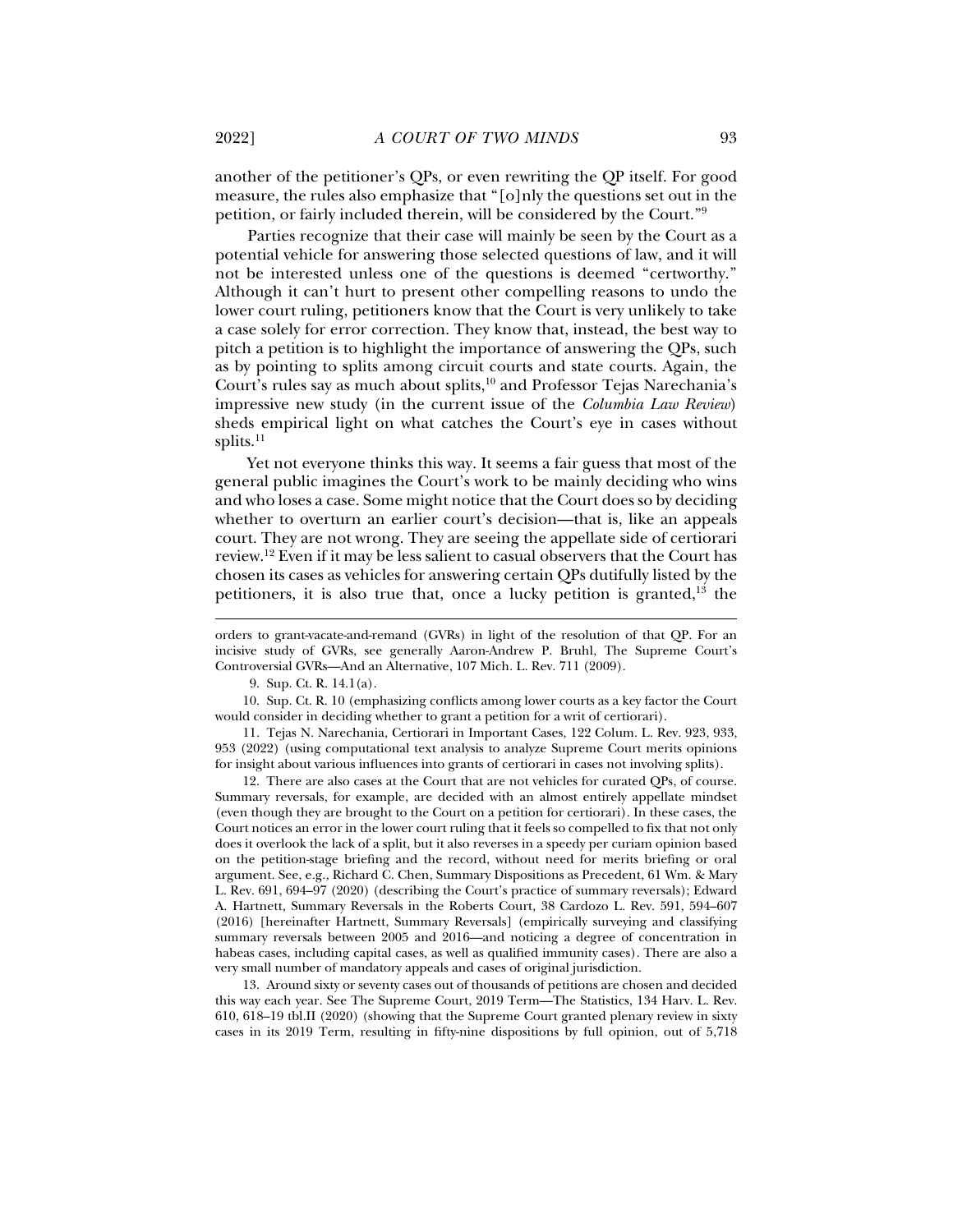ensuing process does take on the trappings of a typical appeal. Most notably, there will eventually be a formal appellate outcome (reversing, affirming, vacating, or remanding) in nearly all the granted cases;<sup>14</sup> and so, at least in that sense, there will be a winner and a loser.<sup>15</sup> A vehicle is still a real case with real parties.

When a case works well as a vehicle, the appellate and curator characteristics of certiorari review are naturally aligned. There is hardly any tension between answering the QP a certain way (curator-like) and then saying that this answer means the decision must come out a certain way (appeals-like). Maybe because such alignment happens so regularly, the dual nature of certiorari is rarely considered controversial.

But not never. Scholars have observed, with varying degrees of concern, that the Court's agenda-setting powers have been amplified over the past half century as its work has become nearly all certiorari all the time, allowing it almost total control over which questions of law it will or will not decide.16 A recent, provocative contribution (also in the *Columbia Law Review*) is Professor Benjamin Johnson's history-driven critique of the modern Court's obsession with preselecting and answering QPs. The analysis presses the question (one might say) of whether the Court is overly

 15. Generally speaking, if the result at the Court is affirmance, then the respondent has won; if the result is reversal (and judgment is entered), the petitioner has won. If the case is remanded for further proceedings (with some aspect of the lower court ruling vacated or reversed), it is common to say that the petitioner has "won" in the sense of getting another chance after having lost below. And of course, in the lower courts, eventually the parties will win or lose certain issues (including possibly those where the Court has weighed in) unless there is a settlement, dismissal, or other nonmerits outcome.

petitions considered); The Supreme Court, 2020 Term—The Statistics, 135 Harv. L. Rev. 491, 498–99 tbl.II (2021) (showing that the Supreme Court granted plenary review in seventy-two cases in its 2020 Term, resulting in sixty-two dispositions by full opinion, out of 5,257 petitions considered).

 <sup>14.</sup> Along the way, the Court can do things one regularly sees other appeals courts doing—such as asking for briefing on other issues it has noticed (like jurisdiction), or ignoring an issue or an argument (deemed immaterial to the result or forfeited or waived due to a failure to argue it properly at some stage). Also, although the parties' arguments in their briefs are usually focused on the granted QPs, during oral arguments, the Justices might bring up all sorts of issues having to do with the record, the procedural posture, factual premises, or other aspects of the broader context of the case.

 <sup>16.</sup> See, e.g., Paul D. Carrington & Roger C. Cramton, Judicial Independence in Excess: Reviving the Judicial Duty of the Supreme Court, 94 Cornell L. Rev. 587, 590–91 (2009); Margaret Meriwether Cordray & Richard Cordray, The Supreme Court's Plenary Docket, 58 Wash. & Lee L. Rev. 737, 751–54 (2001); Daniel Epps & William Ortman, The Lottery Docket, 116 Mich. L. Rev. 705, 706 (2018); Tara Leigh Grove, The Exceptions Clause as a Structural Safeguard, 113 Colum. L. Rev. 929, 932, 977–78 (2013); Edward A. Hartnett, Questioning Certiorari: Some Reflections Seventy-Five Years After the Judges' Bill, 100 Colum. L. Rev. 1643, 1644–46 (2000); Henry Paul Monaghan, On Avoiding Avoidance, Agenda Control, and Related Matters, 112 Colum. L. Rev. 665, 669 (2012); Carolyn Shapiro, The Limits of the Olympian Court: Common Law Judging Versus Error Correction in the Supreme Court, 63 Wash. & Lee L. Rev. 271, 275–77 (2006); Kathryn A. Watts, Constraining Certiorari Using Administrative Law Principles, 160 U. Pa. L. Rev. 1, 3, 10–13 (2011).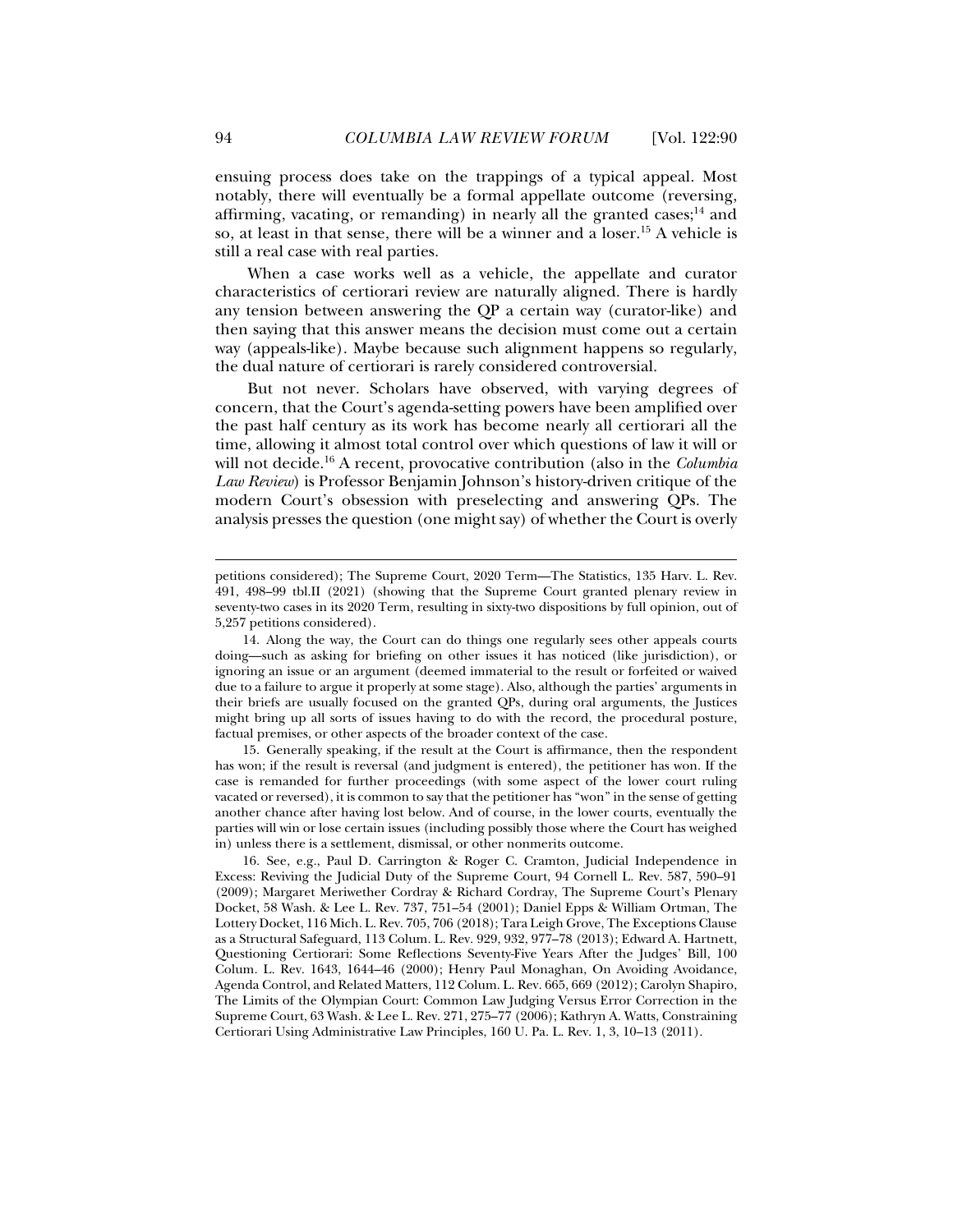favoring its curator mind.17 Just posing this question is eye-opening,18 as we have all become quite accustomed to cases serving as vehicles for answering curated questions.19 Moreover, when certiorari is working smoothly, it can go unnoticed that two things are happening at once.

#### B. *The Justices as Appeals Judges*

When certiorari misfires, though, things get interesting. What happens when a case turns out to be a poor vehicle for addressing the curated question? This can happen for countless reasons (though the leading treatise counts seventeen).<sup>20</sup> For example, what if a factual ambiguity raises doubts about whether the QP even matters for resolving the case?21 Such complications—often called "vehicle problems"22—tend to be screened out at the certiorari stage, and those cases are denied review.23 This is why we don't hear much about them. Yet, some problems

 19. Johnson, supra note 17, at 803 (noting the "uncritical acceptance" of the Court's question-selection practice); id. at 864 ("This practice is so commonplace that it has largely escaped notice, to say nothing of close scrutiny.").

 20. See Stephen M. Shapiro, Kenneth S. Geller, Timothy S. Bishop, Edward A. Hartnett & Dan Himmelfarb, Supreme Court Practice 5-50 to 5-55 (11th ed. 2019). To be more precise, this treatise lists seventeen *categories* of reasons, some of which include varied rationales. This listing is based on reasons the Court itself has given to explain why it was dismissing cases as improvidently granted (and the Court only states reasons some of the time). Among the various reasons are that "[a]n important issue may be found not to be presented by the record"; that "[t]he Court may also conclude that the case is not certworthy based upon the totality of circumstances"; that "[t]he Court may conclude that it cannot reach the question accepted for review without reaching a threshold question not presented in the petition"; that "[a] hitherto unsuspected jurisdictional defect may become apparent"; that "[d]ecision of the question upon which certiorari was granted may prove unnecessary because the judgment below was clearly correct on another ground"; and that "[a]n intervening court decision or change in statute may eliminate the issue or make it unlikely that the question will arise again, at least in the same context." Id.

 21. See, e.g., Transcript of Oral Argument at 40–44, City of Hays v. Vogt, 138 S. Ct. 1683 (2018) (No. 16-1495), 2018 WL 1368609 (transcribing a colloquy among Chief Justice John Roberts, Justice Stephen Breyer, and counsel Kelsi Corkran about whether an objection had been preserved below). *Hays* was eventually DIG'd. *Hays*, 138 S. Ct. at 1684 (mem.).

 22. Readers may get a sense of just how much this term has entered the standard vocabulary of litigating parties at the certiorari stage by searching for "vehicle problem" on the site SCOTUSblog. See, e.g., Search, SCOTUSblog, https://www.scotusblog.com/?s= vehicle+problem [https://perma.cc/5VCS-N5NJ] (last visited Mar. 8, 2022).

 23. They are even more likely to be screened out now than, say, ten years ago, because the Court has apparently started a practice of "relisting" petitions that it might grant, for an

 <sup>17.</sup> See Benjamin B. Johnson, The Origins of Supreme Court Question Selection, 122 Colum. L. Rev. 793, 800–01 (2022).

 <sup>18.</sup> Posing this question is also highly generative of others. For example, imagine a hypothetical Court that believes it must decide the entire case, rather than focus on preselected questions. Which cases would it—or should it—then prioritize for review? Would its cases come to look more like the ones highlighted in Professor Narechania's study—cases lacking splits yet deemed certworthy due to various other indicia of importance? See Narechania, supra note 11, at 932-34.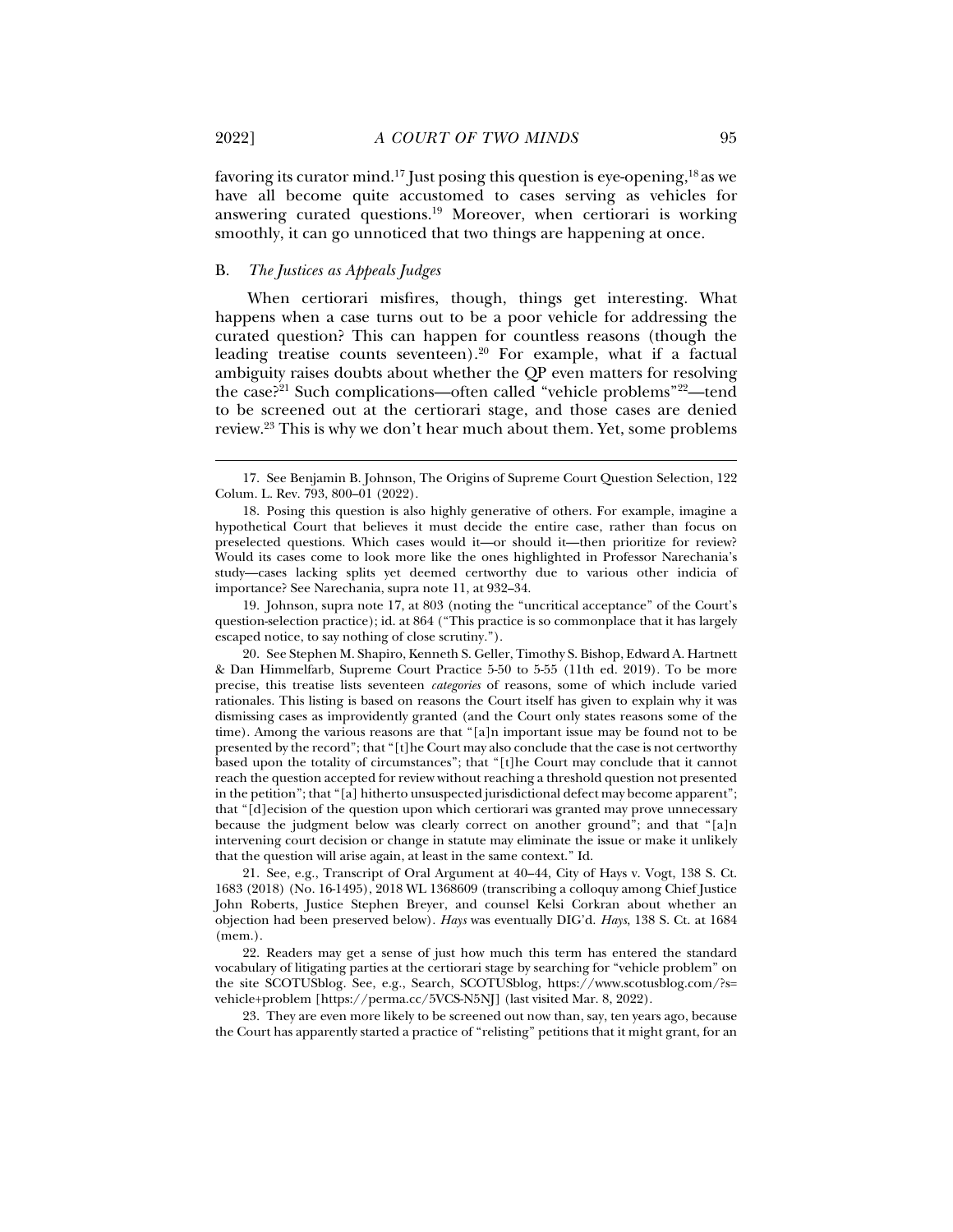do slip through, and others arise after the case is accepted. For example, what if some real-world fact changes in a way that makes answering the QP less pressing, or even moot?<sup>24</sup> Or, to consider another kind of difficulty that may arise,25 what if the Court comes to believe that the most prudent course is not to answer the QP at all?26

Then the Court is stuck with a case, with possibly no QP it can or wants to address. What are the Justices to do? Should they dismiss the case as improvidently granted (DIG), thereby undoing the grant of certiorari?<sup>27</sup>

 24. See, e.g., N.Y. State Rifle & Pistol Ass'n. v. City of New York, 140 S. Ct. 1525, 1526– 27 (2020) (per curiam) (dismissing as moot after the city amended the relevant rule concerning the transport of firearms).

 25. The term "vehicle problem" usually does not encompass situations where the Court *wants* to leave the QP unanswered (say, for prudential reasons). But for our purposes, there is a useful similarity: If the QP is willingly dumped, the case is no longer a vehicle for that QP. And so the question for the Court remains: Should anything more in the case be decided, and if so, what?

 26. A far-too-brief word is in order here about why a Court might prudentially wish to leave a granted QP unanswered. Among the many possible reasons, two sets may be especially notable. First, the Justices, after much reflection and negotiation, may recognize that they cannot reach a useful answer. *First American* offers an illustration of this. See First Am. Fin. Corp. v. Edwards, 567 U.S. 756, 757 (2012) (mem.) (per curiam); Pamela S. Karlan, The Supreme Court 2011 Term—Foreword: Democracy and Disdain, 126 Harv. L. Rev. 1, 58–62 (2012) (noting that the DIG in *First American* deviated from the norm, occurring months after oral argument, and was likely due to an inability to reach a satisfactory result). Second, the Court may regret having granted review of certain contentious or politically fraught issues. The literature on such "passive virtues" and Bickelian avoidance is vast, but articles by Professors Erin Delaney and Tara Leigh Grove offer two insightful places to start, each with an especially thoughtful discussion of certiorari. See Erin F. Delaney, Analyzing Avoidance: Judicial Strategy in Comparative Perspective, 66 Duke L.J. 1, 16–19 (2016); Tara Leigh Grove, Sacrificing Legitimacy in a Hierarchical Judiciary, 121 Colum. L. Rev. 1555, 1607 (2021). For analytical surveys of the related (and also vast) literature on judicial minimalism, see generally Tara Leigh Grove, The Structural Case for Vertical Maximalism, 95 Cornell L. Rev. 1 (2009); Thomas P. Schmidt, Judicial Minimalism in the Lower Courts, 108 Va. L. Rev. (forthcoming 2022), https://ssrn.com/abstract=3914201 [https://perma.cc/ C6DN-QJYS].

 27. The definitive studies on DIGs are a series by Professors Michael Solimine and Rafael Gely. Michael E. Solimine & Rafael Gely, The Supreme Court and the Sophisticated Use of DIGs, 18 Sup. Ct. Econ. Rev. 155 (2010) [hereinafter Solimine & Gely, Sophisticated Use of DIGs] (presenting empirical tests of hypotheses about decisions to DIG); Michael E. Solimine & Rafael Gely, The Supreme Court and the DIG: An Empirical and Institutional Analysis, 2005 Wis. L. Rev. 1421 [hereinafter Solimine & Gely, An Empirical and Institutional Analysis] (presenting quantitative and qualitative analyses of a half-century of

extra week or two, to allow time to vet the case for vehicle problems. See Kimberly Strawbridge Robinson, Supreme Court Adds Layer of Due Diligence: Relists Explained, Bloomberg L. (Jan. 4, 2021), https://news.bloomberglaw.com/us-law-week/supreme-courtadds-layer-of-due-diligence-relists-explained [https://perma.cc/8EXL-PENH]. Supreme Court practitioner John Elwood deserves the credit for making this practice well-known since around the time that it began through his "Relist Watch" series on SCOTUSblog. See John Elwood, Relist Watch, SCOTUSblog, https://www.scotusblog.com/author/johnelwood/ [https://perma.cc/5C38-SK6Y] (last visited Jan. 29, 2022). For more discussion about the possible implications of this relisting practice on how observers might interpret the Court's DIGs, see infra section III.B.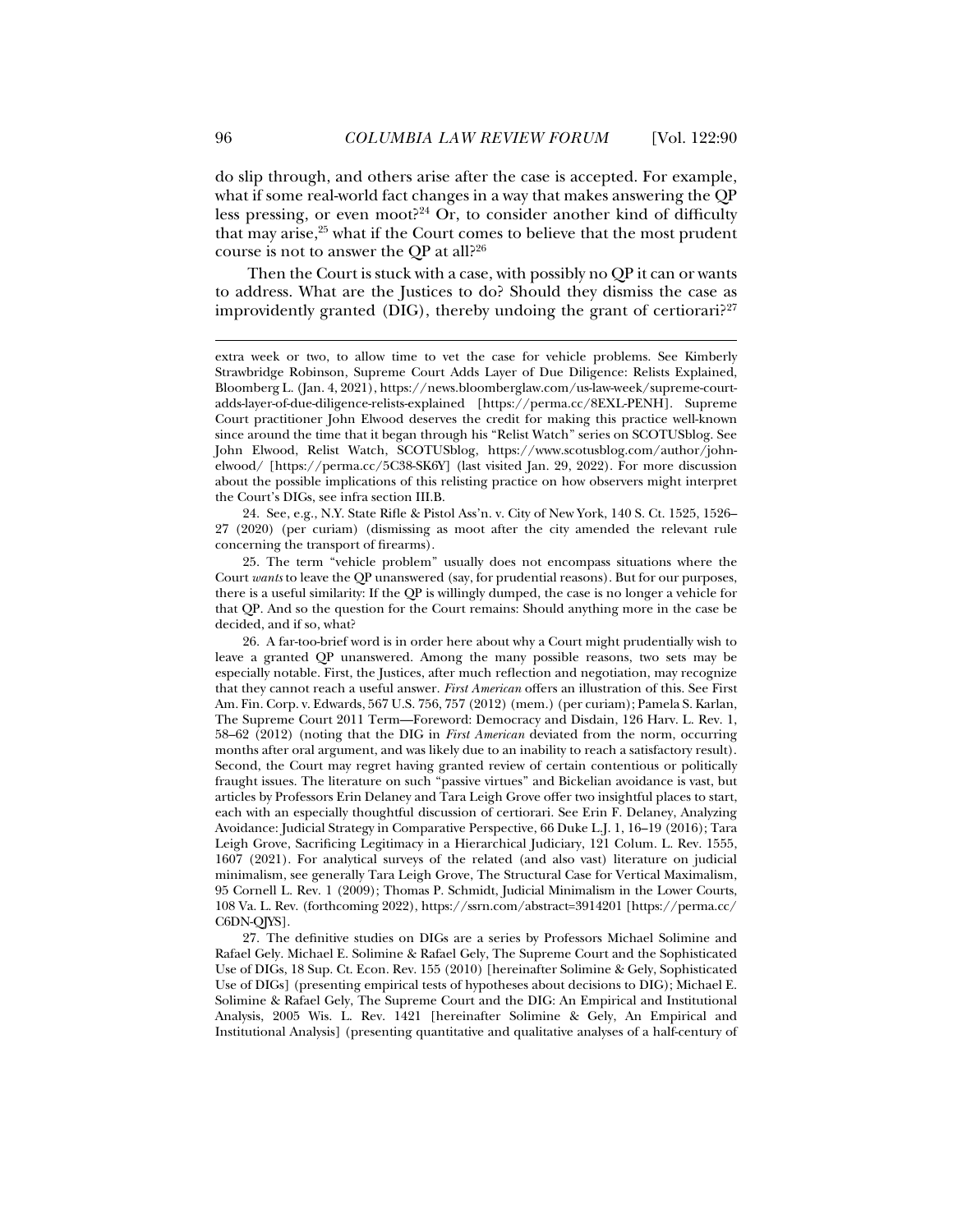This would seem the most straightforward solution. Yet the Court takes this path only rarely.

To appreciate the range of other options available to the Justices, it helps to say more about the appellate and curator frames of mind. Each involves not only a set of norms but also a set of judicial methods. Familiar techniques of appellate judging include deciding on any available grounds, requesting further briefing from the parties, and remanding a case to a lower court for further proceedings. Meanwhile, special procedures at the Court serve the purposes of curation: denying or granting certiorari, of course, and also DIG'ing, which works like a delayed denial of certiorari.

Consider how the Justices' facility with appellate techniques expands the Court's options when it otherwise might DIG. Should it try to rescue the vehicle by finding a way to keep the QP central to the case, despite emerging doubts? Maybe the Court could ask the parties for supplemental briefing on the ambiguity that is putting the QP's relevance up in the air.<sup>28</sup> Or maybe it can just assume away such doubt for now,  $29$  relying on an eventual remand for the court below to sort that out.

And what if the Court were now seeking to avoid, rather than rescue, the question it had originally wanted to decide? Instead of DIG'ing, the Court may try to locate an "off-ramp" somewhere else in the case. For example, the Court can sidestep a QP by resolving the case on other grounds, $30$  such as a jurisdictional or antecedent question, $31$  or maybe even a secondary QP.32 Or it might decide this case so narrowly, in a one-time-

DIGs from 1954 to 2004). For more recent data, see Bryan Gividen, The Roberts Court and DIGs, Above the Law (Mar. 5, 2021), https://abovethelaw.com/2021/03/the-roberts-courtand-digs/ [https://perma.cc/4FW7-H42P].

 <sup>28.</sup> See, e.g., Unite Here Local 355 v. Mulhall, 571 U.S. 83, 85 (2013) (Breyer, J., dissenting) (suggesting requesting supplemental briefing on the potential vehicle problems of mootness and standing).

 <sup>29.</sup> See, e.g., McDonough v. Smith, 139 S. Ct. 2149, 2155 (2019) ("assum[ing] without deciding" the necessary premise).

 <sup>30.</sup> And the Court may first ask the parties about the alternative grounds (which might be a possible jurisdictional issue, a factual premise for the QP's relevance, a question about waiver or changing arguments, or other ways of resolving the case) at oral argument or even request supplemental briefing on it. This is not a subtle hint, to anyone watching, that the Court is considering punting. See, e.g., Frank v. Gaos, 139 S. Ct. 1041, 1046 (2019) (per curiam) (remanding for the circuit court to address a question of standing, after requesting and receiving supplemental briefing); Zubik v. Burwell, 578 U.S. 403, 407–08 (2016) (per curiam) (remanding the case for consideration of a feasible alternative solution, after requesting and receiving supplemental briefing).

 <sup>31.</sup> See, e.g., Hollingsworth v. Perry, 570 U.S. 693, 700–01 (2013) (punting on constitutional issues concerning marriage equality, by ruling that petitioners did not have standing).

 <sup>32.</sup> In *Google LLC v. Oracle America, Inc.*, for example, the Court decided the second question presented, thereby avoiding the first. See 141 S. Ct. 1183, 1197 (2021). For another example, see Philip Morris USA v. Williams, 549 U.S. 346, 352 (2007) (deciding only the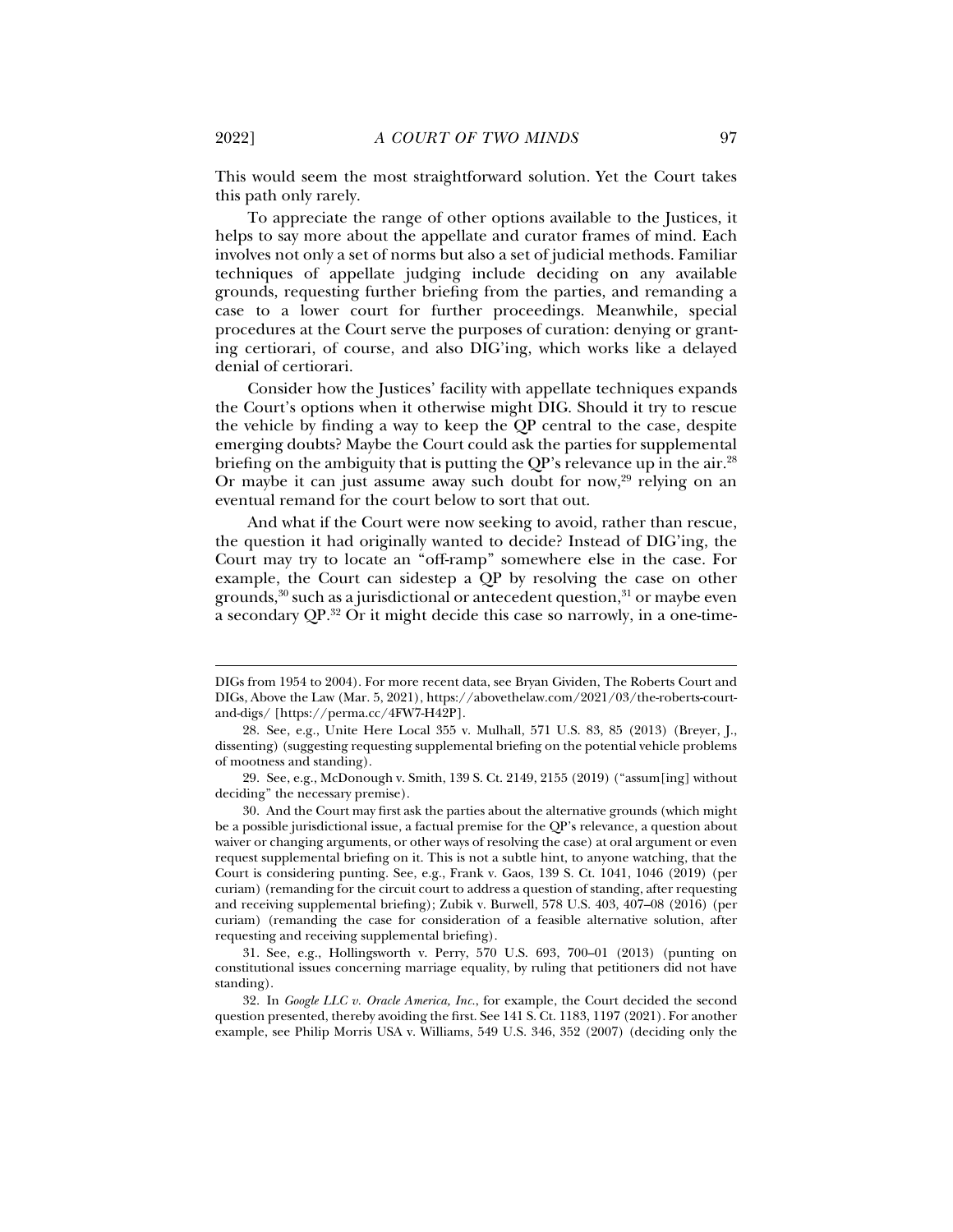only or fact-bound way, $33$  that the QP is left largely unanswered for future cases.34 Or it can remand the case, asking the lower court to clarify an ambiguity or address an antecedent question.35 And so forth. When the Court uses such an off-ramp to dodge the issue it said it would address exercising curatorial choice well after certiorari—the source of this discretion is a repertoire of appellate techniques.

## II. WHEN CERTIORARI BREAKS DOWN

What internal norms at the Court seem to govern this extra dimension of discretion in reconsidering which questions to address? Why do the Justices turn to this source of discretion when a more straightforward option—dismissal—is always available?

One window into these questions is what the Justices themselves say when certiorari breaks down—when a vehicle problem appears, or when answering the originally chosen QP no longer seems like such a good idea. Just as Professor Narechania's article focuses on what the Court's opinions say about the reasons for granting certiorari in the first place, $36$  the following analysis will look closely at what the Justices say and do as they revisit that choice later on: What sorts of reasoning appear in their disputes over whether to DIG a case, to dodge a QP by taking an off-ramp, or to rescue a troubled vehicle? What ends up happening in these cases, and what can one infer from the Court's willingness to take these paths?

This Part highlights selected expressions of the Justices over the past decade,<sup>37</sup> focusing on their contestation over internal norms in cases in which a DIG occurred or was contemplated, as well as in other cases

first of two questions presented and noting that, because the answer to the first would require a new trial, there was no need to answer the second).

 <sup>33.</sup> See, e.g., Masterpiece Cakeshop, Ltd. v. Colo. C.R. Comm'n, 138 S. Ct. 1719, 1732 (2018) ("The outcome of cases like this in other circumstances must await further elaboration in the courts . . . ."); Leslie Kendrick & Micah Schwartzman, The Etiquette of Animus, 132 Harv. L. Rev. 133, 133 (2018) (noting that, in *Masterpiece Cakeshop*, the Court "ducked central questions" about the constitutional limits on religious liberty).

 <sup>34.</sup> See, e.g., Fulton v. City of Philadelphia, 141 S. Ct. 1868, 1883 (2021) (Alito, J., concurring) (criticizing the majority for skipping over the question presented about whether Employment Division v. Smith, 494 U.S. 872 (1990), should be overruled).

 <sup>35.</sup> See, e.g., Ret. Plans Comm. of IBM v. Jander, 140 S. Ct. 592, 595 (2020) (per curiam) (remanding for the circuit court to consider in the first instance particular arguments the parties raised in their briefing); PDR Network, LLC v. Carlton & Harris Chiropractic, Inc., 139 S. Ct. 2051, 2056 (2019) (remanding for the circuit court to consider two antecedent issues); Spokeo, Inc. v. Robins, 578 U.S. 330, 334 (2016) (remanding for the circuit court to address one specific component of standing).

<sup>36.</sup> See Narechania, supra note 11, at 932–34.

 <sup>37.</sup> For a thorough study of DIGs before this period, see generally Solimine & Gely, An Empirical and Institutional Analysis, supra note 27. For an update on several quantitative measures, see Gividen, supra note 27. Note that, unlike in Professor Narechania's sophisticated computational analysis, there will be no attempt here to draw systematic inferences or to detect patterns over time.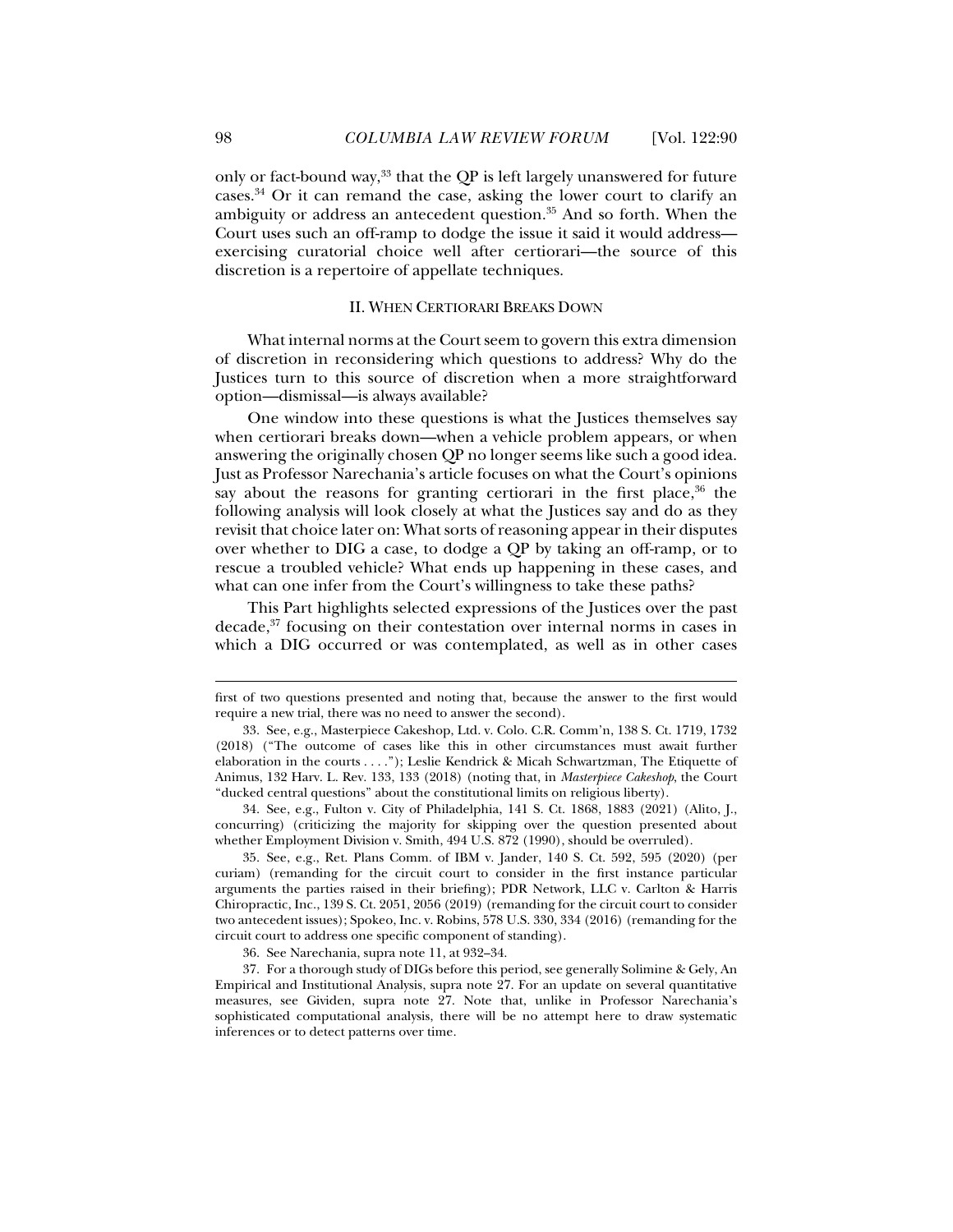involving off-ramps. A preliminary question may be on the reader's mind: Does the Court ever explain why it does or doesn't DIG? True, the typical DIG is an unsigned one-liner.<sup>38</sup> But some are in fact accompanied by explanation or by separate writings. $39$  Moreover, there are dissenting opinions arguing that a case should have been DIG'd, where the Court issued a merits opinion anyway.40 Finally, there are occasionally frank discussions at oral argument, among the Justices and counsel, about these options.41

## A. *Deciding Anyway*

Appellate methods can serve the curatorial interest in keeping a QP alive by offering means for rescuing a vehicle in the face of a possible defect. For example, in *McDonough v. Smith*, a statute of limitations case, in an opinion by Justice Sonia Sotomayor, the majority adopts the workaround of "assum[ing] without deciding" the necessary answers to an antecedent question,<sup>42</sup> though the dissent considered this lacuna a serious enough vehicle problem to urge a DIG.43 And in *Dart Cherokee Basin Operating Co. v. Owens*, a case about removal of class actions to federal court, the majority opinion by Justice Ruth Bader Ginsburg answers an antecedent procedural question in a way that allows the Court to reach the

 40. Professors Solimine and Gely make good use of these cases—cases not DIG'd but where the possibility was noticed—in their quantitative analyses. See id. at 1430.

 <sup>38.</sup> See Shapiro et al., supra note 20, at 5-51 ("It is difficult to ascertain the reasons for a dismissal of the writ as improvidently granted when, as is usually the case, the Court's order expresses none.").

 <sup>39.</sup> See Solimine & Gely, An Empirical and Institutional Analysis, supra note 27, at 1435 (documenting that seventy-three, or roughly half, of the 155 DIGs in the 1954 to 2005 period were accompanied by a majority opinion offering an explanation, and that, in another twelve cases, a suggestive explanation or discussion was offered in a concurring or dissenting opinion).

 <sup>41.</sup> See, e.g., Transcript of Oral Argument at 76–77, Mahanoy Area Sch. Dist. v. B. L., 141 S. Ct. 2038 (2021) (No. 20-255), 2021 WL 1667970 (colloquy between Justice Samuel Alito and counsel David Cole, raising possibilities of DIG'ing or else issuing a narrow, factbound ruling); Transcript of Oral Argument at 45–47, Seila Law LLC v. Consumer Fin. Prot. Bureau, 140 S. Ct. 2183 (2020) (No. 19-7), 2020 WL 1033203 (colloquy between Justice Neil Gorsuch and counsel Paul Clement, raising the possibilities of DIG'ing or else taking an offramp, during which Justice Gorsuch comments about the suggested off-ramp that "boy, that sounds a lot like a DIG, but, okay, fine"); Transcript of Oral Argument at 34, Frank v. Gaos, 139 S. Ct. 1041 (2019) (No. 17-961), 2018 WL 5635950 (colloquy between Justice Ruth Bader Ginsburg and Principal Deputy Solicitor General Jeffrey Wall about DIG'ing versus remanding).

 <sup>42. 139</sup> S. Ct. 2149, 2155 (2019). The majority opinion also seems to suggest that "having not granted certiorari to resolve those separate questions" helps to justify assuming—without deciding—the answers. Id.

 <sup>43.</sup> Justice Clarence Thomas's dissent, joined by Justices Elena Kagan and Neil Gorsuch, explained: "McDonough asks the Court to bypass the antecedent question of the nature and elements of his claim and first determine its statute of limitations. We should have declined the invitation and dismissed the writ of certiorari as improvidently granted." Id. at 2162 (Thomas, J., dissenting).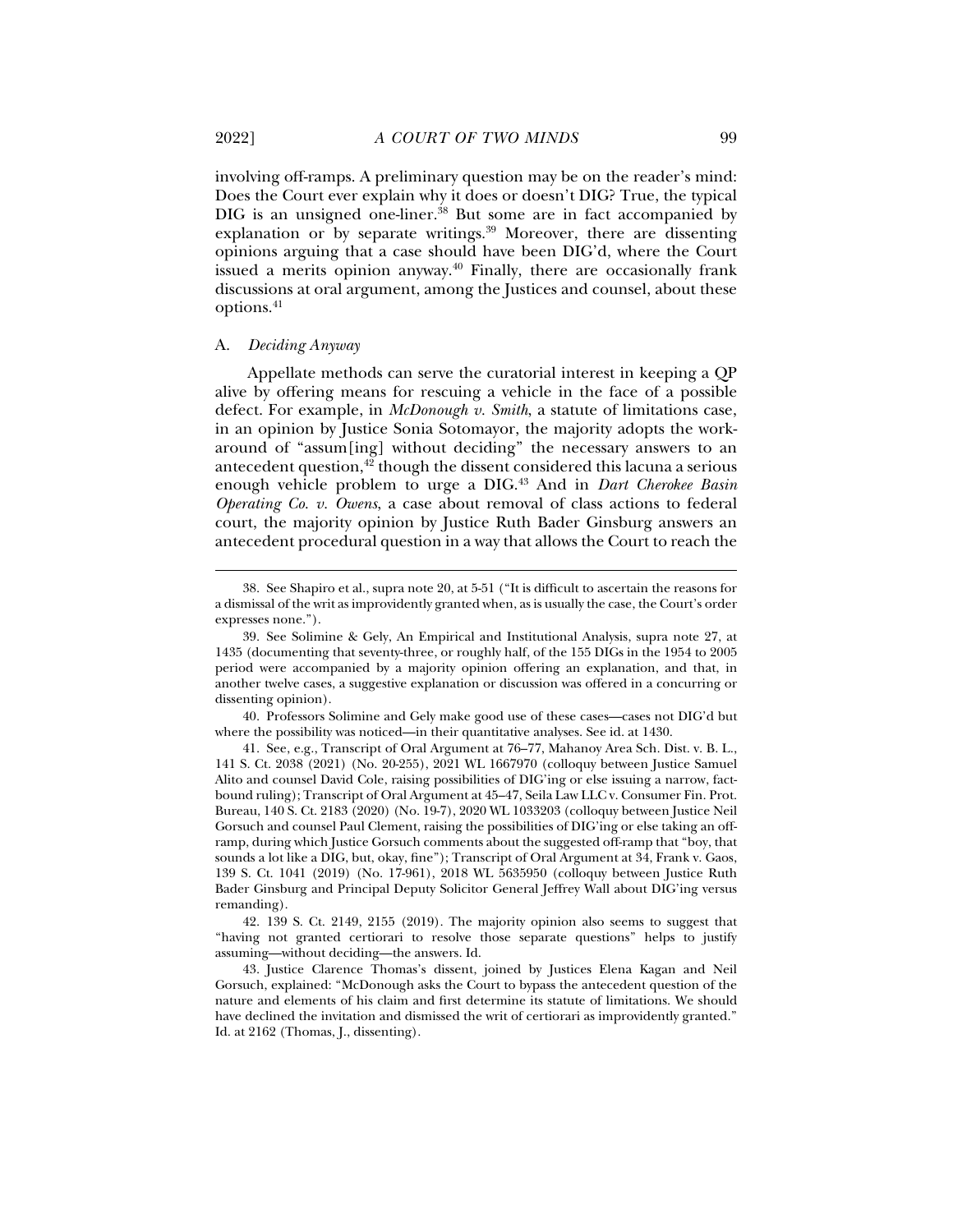question of interest.44 This move prompted a fierce dissent by Justice Antonin Scalia, arguing that, "[o]nce we found out that the issue presented differed from the issue we granted certiorari to review, the responsible course would have been to confess error and to dismiss the case as improvidently granted."45

In other cases, the Court is accused by the dissent of deciding further issues in order to serve error correction or lower-court supervision, even when the QP originally deemed certworthy is no longer in play. One of the more interesting examples occurs in *Comcast Corp. v. Behrend*, a case about class certification, in which Justice Ginsburg argues vigorously in dissent that the Court should have DIG'd the case due to its own error in rewriting the QP at the time of granting certiorari (a mistake that caused the parties' argumentation to focus on an issue that had been waived in the court below).46 The dissent's quarrel is not so much with that earlier mistake but by Justice Scalia's *further* restyling of the QP in his majority opinion in order to decide the case anyway in a fact-bound way.<sup>47</sup>

Another strident expression is found in Justice Scalia's own dissent, joined by Justice Kagan, in *City of San Francisco v. Sheehan*. 48 In this case, after granting two QPs, the Court chose to DIG the first one—the certworthy one—on grounds that the petitioner had changed the focus of its argument after the grant of certiorari.49 But the Court went on to answer the second question anyway. This latter choice is what the dissent decries, with Justice Scalia noting that he would not "decide the independently 'uncertworthy' second question."50 That is, the Court DIG'd one question, but the dissenters would have DIG'd both. Justice Samuel Alito's majority

 <sup>44.</sup> See 574 U.S. 81, 84–85 (2014).

 <sup>45.</sup> Id. at 97 (Scalia, J., dissenting). Justice Scalia was joined in relevant part by Justices Clarence Thomas, Anthony Kennedy, and Elena Kagan. In the dissent's view, the insuperable vehicle problem was that the posture of the case meant that the Court would be deciding whether the lower court abused its discretion in denying the petitioner permission to appeal a remand order—rather than the curated question about requirements for a notice of removal.

 <sup>46.</sup> See 569 U.S. 27, 38–39 (2013) (Ginsburg, J., dissenting) ("This case comes to the Court infected by our misguided reformulation of the question presented. For that reason alone, we would dismiss the writ of certiorari as improvidently granted."). Her dissent was joined by Justices Breyer, Sotomayor, and Kagan. The case concerned the certification of a class action against Comcast.

 <sup>47.</sup> See id. at 40 ("By treating the first part of our reformulated question as though it did not exist, the Court is hardly fair to respondents. . . . And by resolving a complex and fact-intensive question without the benefit of full briefing, the Court invites the error into which it has fallen."). Justice Scalia replied in a footnote that the grounds for decision had nonetheless been adequately argued. Id. at 36 n.5. It should be obvious to any reader of *Comcast* that the short, fact-bound opinion that resulted was written solely for the sake of decertifying that class action.

 <sup>48. 575</sup> U.S. 600, 618–20 (2015) (Scalia, J., concurring in part and dissenting in part).

 <sup>49.</sup> Id. at 610.

 <sup>50.</sup> Id. at 620 (Scalia, J., concurring in part and dissenting in part).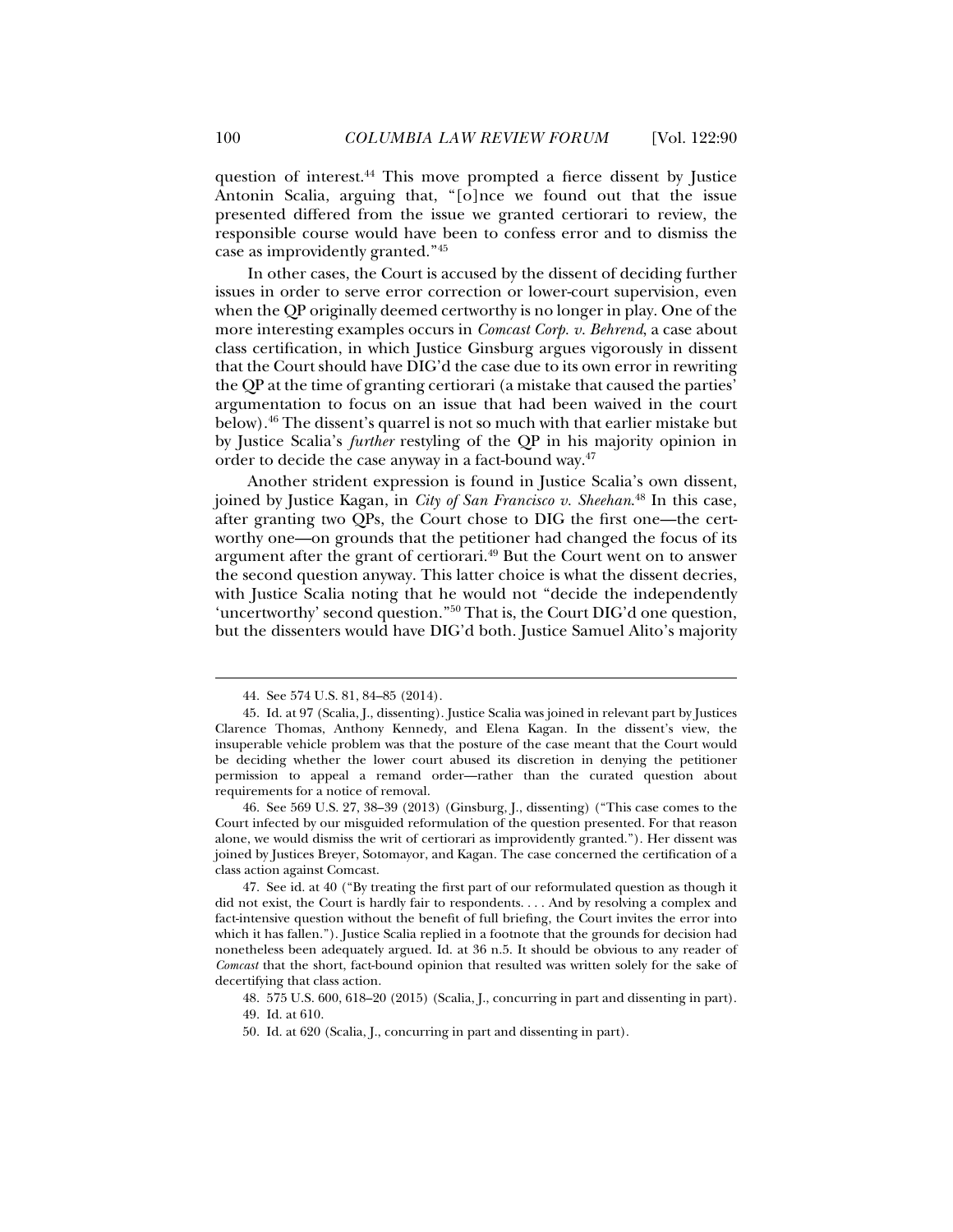opinion defends the choice of answering the second question (about qualified immunity) by likening it to a summary reversal and citing a group of such decisions granting qualified immunity to officers.<sup>51</sup>

Such an openness to carrying out error correction—even after the curated QP has disappeared, and even in the face of colleagues arguing for a DIG—is not limited to a special regard for corporations facing a class action or for government officers who have been denied qualified immunity. It appears at least to extend to the context of capital punishment: $52$  The tables were turned in *Madison v. Alabama*, in which Justice Alito ends up accusing the Court of pursuing error correction; $53$  he was now the one pressing for a DIG.54 In his dissent in *McWilliams v. Dunn*, Justice Alito similarly ascribes to the Court the "most unseemly maneuver" of deciding the case on fact-bound grounds resembling a QP that the Court had denied, rather than addressing the originally granted QP, in order to reverse a denial of habeas relief in a capital case.55 And in *Flowers v. Mississippi*, Justice Clarence Thomas dissented, urging a DIG on the grounds that the Court had rewritten the QP to serve a desire for error correction.<sup>56</sup>

 54. See id. at 732 (Alito, J., dissenting). Justice Kagan wrote the majority opinion (rejecting the proposed DIG) in *Madison*—but recall that she had joined Justice Scalia's dissent (urging a DIG that was declined) in *Sheehan*.

 55. 137 S. Ct. 1790, 1802 (2017) (Alito, J., dissenting). Justice Alito's opinion was joined by Chief Justice Roberts and Justices Thomas and Gorsuch. It did not directly urge a DIG but suggested that, if counsel had changed the issue in the way the majority arguably did, the case would be DIG'd. See id. at 1807. Justice Breyer's majority opinion replied: "We recognize that we granted petitioner's first question presented . . . not his second, which raised more case-specific concerns. Yet that does not bind us to issue a sweeping ruling when a narrow one will do." Id. at 1800 (citation omitted).

 56. 139 S. Ct. 2228, 2254 (2019) (Thomas, J., dissenting) ("[T]he Court granted certiorari and changed the question presented to ask merely whether the Mississippi Supreme Court had misapplied *Batson* in this particular case. In other words, the Court tossed aside any pretense of resolving a legal question so it could reconsider the factual findings of the state courts."); see also id. at 2254–55 ("The Court does not say why it disregarded our traditional criteria to take this case. . . . Whatever the Court's reason for taking this case, we should have dismissed it as improvidently granted. . . . [The majority's] effort proves the reason behind the rule that we do not take intensively fact-specific cases."). Justice Thomas was joined by Justice Gorsuch. Id. at 2252.

 <sup>51.</sup> Id. at 611 n.3 ("[O]ur dissenting colleagues would further punish San Francisco by dismissing question two . . . . But question two concerns the *liability of the individual officers*. . . . Because of the importance of qualified immunity 'to society as a whole,' the Court often corrects lower courts when they wrongly subject individual officers to liability." (internal citation omitted) (quoting Harlow v. Fitzgerald, 457 U.S. 800, 814 (1982))).

 <sup>52.</sup> Notably, both the qualified immunity and capital contexts are among those identified by Professor Hartnett as relatively more frequent subject areas in the Court's summary reversals during the 2005–2016 period. See Hartnett, Summary Reversals, supra note 12.

 <sup>53. 139</sup> S. Ct. 718, 737–38 (2019) (Alito, J., dissenting). Justice Alito's opinion was joined by Justices Thomas and Gorsuch. The majority opinion by Justice Kagan responded as follows: "The dissent is in high dudgeon over our taking up the second question, arguing that it was not presented in Madison's petition for certiorari. But that is incorrect. The petition presented two questions—the same two we address here." Id. at 726 n.3 (citation omitted).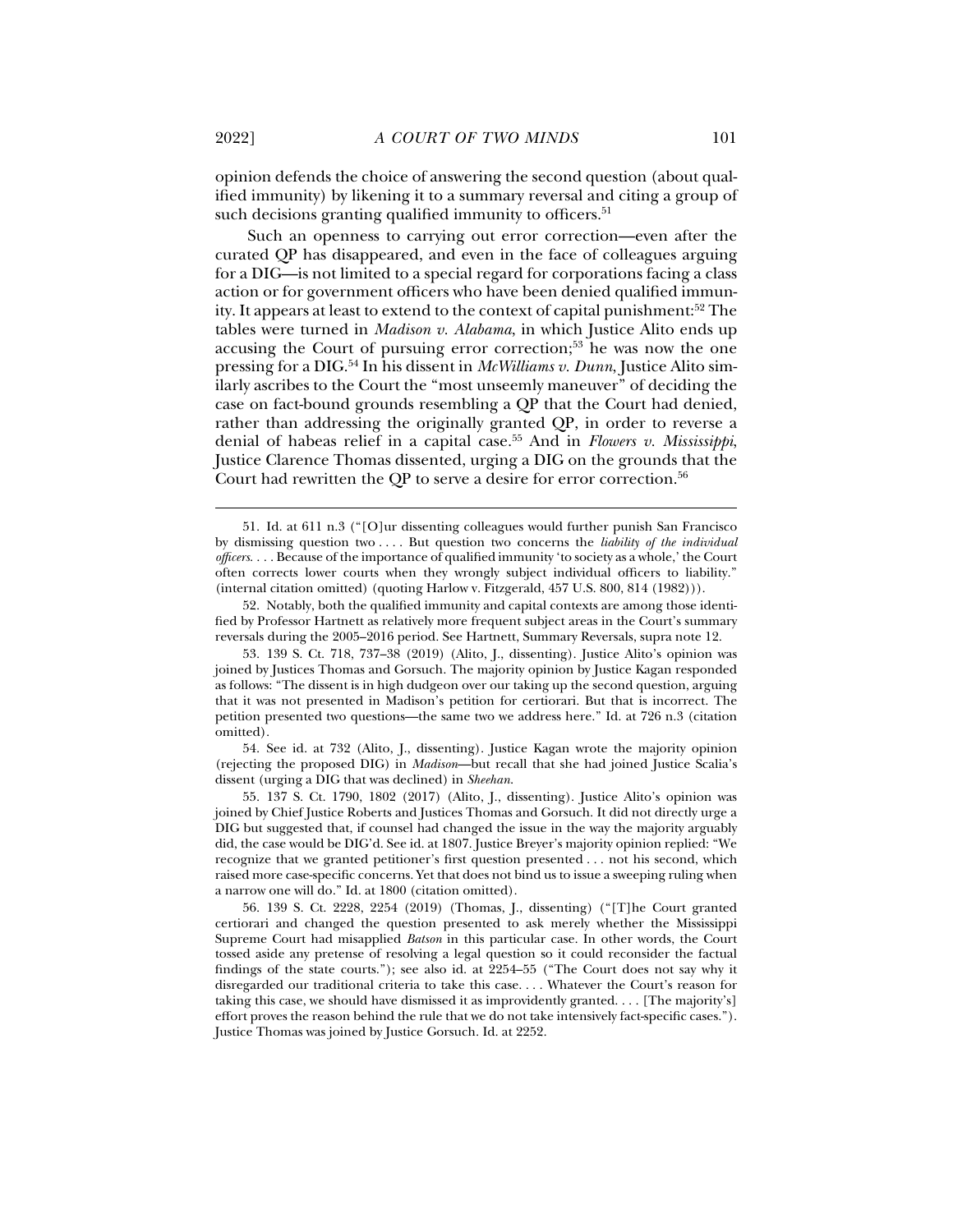There, the Court reversed an egregious capital conviction.<sup>57</sup>

This turning of the tables, with the same Justices showing up on both sides, is revealing. It suggests that, even if these complaints may be driven by disagreement on outcomes, there does also seem to be a shared institutional self-conception of the Court as curator. Some of the replies are made on those same terms, arguing that the error to be corrected is in fact included within the scope of a granted QP.

But not all replies say this. Most notable is the majority's invocation in *McWilliams* of the appellate norm that a case can be decided on any available grounds—even an issue on which the Court had denied certiorari.58 As is well known to close observers of the Court's work, and as the next section will also illustrate, a broad interpretation of such a norm can greatly expand discretion for the Court in reconsidering which questions to answer—or not.

## B. *Taking an Off-Ramp*

A classic way of dodging a curated QP using the methods of appellate judging is to decide the case on alternative grounds. This other issue might even be a secondary, independently uncertworthy QP also granted in the case. In *Google LLC v. Oracle America*, *Inc.*, a high-profile copyright case, the Court avoided the broader of the two granted QPs by addressing the narrower, more fact-intensive QP.59 In order to reach that second QP (about fair use), Justice Stephen Breyer's opinion explains that the Court "assume[s] but purely for argument's sake" an affirmative answer to the first QP (about copyrightability)—and then answers the second QP in a way that eliminates the need to answer the first QP for real.<sup>60</sup> The dissenting opinion by Justice Thomas asserts that "[t]he Court wrongly sidesteps the principal question that we were asked to answer."61 The majority's reply is that a "holding for Google on either question presented would dispense with Oracle's copyright claims" and that "we believe we

<sup>57</sup>*. Flowers* is the case in which a 7-2 Court, in an opinion by Justice Brett Kavanaugh, reversed the defendant's conviction after he had been tried six times—with several earlier convictions thrown out for *Batson* problems or other prosecutorial misconduct. See id. at 2235. The opinion did not directly respond to the dissent's reference to a DIG but confirmed that it saw its task as error correction: "In reaching that conclusion, we break no new legal ground. We simply enforce and reinforce *Batson* by applying it to the extraordinary facts of this case." Id. at 2251.

 <sup>58.</sup> See 137 S. Ct. at 1800. For earlier examples of cases asserting or implying such a norm, see Monaghan, supra note 16, at 706.

 <sup>59.</sup> See 141 S. Ct. 1183, 1197 (2021).

 <sup>60.</sup> Id. In other words, the Court assumed an answer to the first QP as one step in the path to dodging it.

 <sup>61.</sup> Id. at 1212 (Thomas, J., dissenting). Justice Thomas, who was joined in dissent by Justice Alito, argues that one consequence is that, "[b]y skipping over the copyrightability question, the majority disregards half the relevant statutory text and distorts its fair-use analysis." Id. at 1211. For further discussion of the possible distortion to the law of fair use, see infra Part III.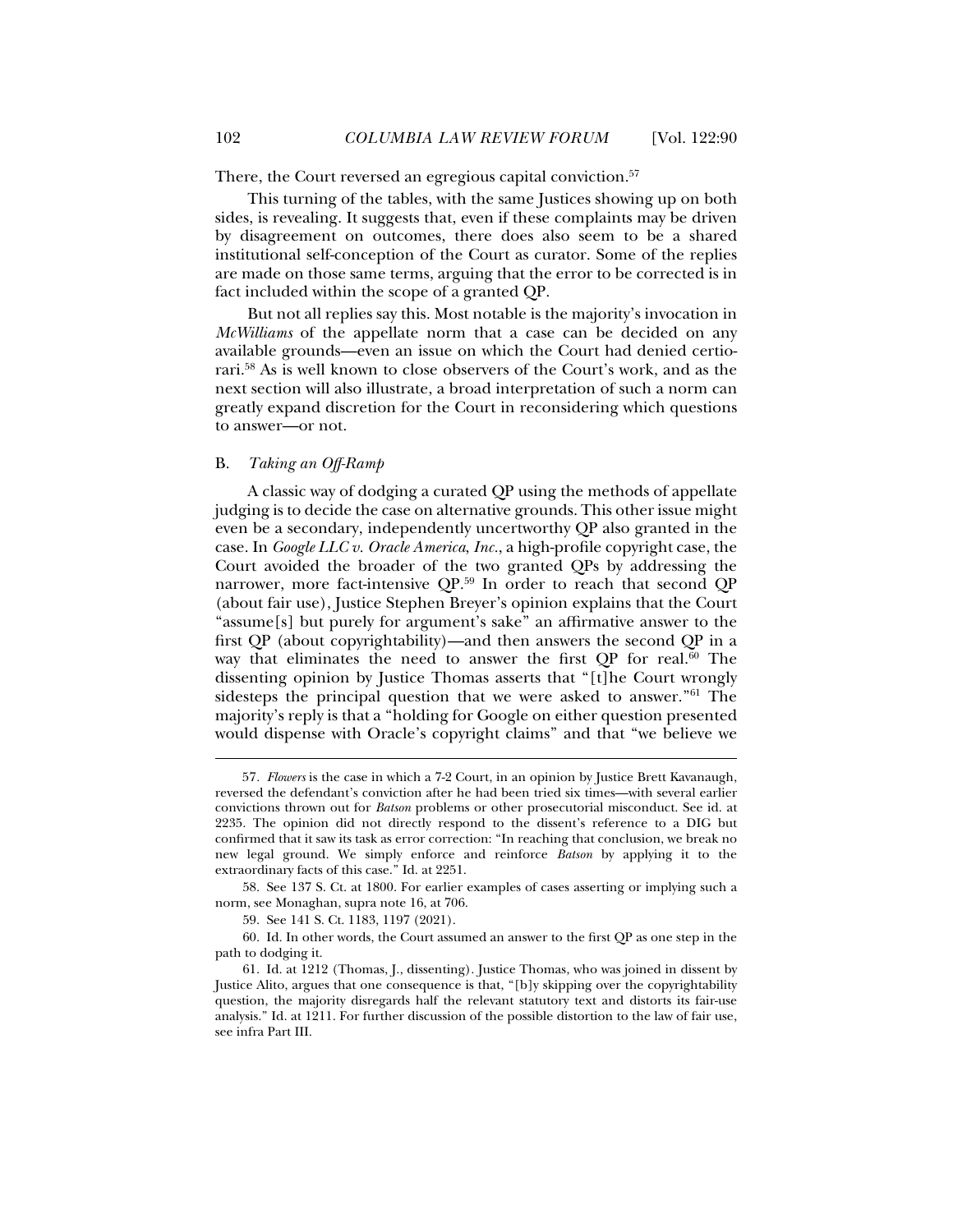should not answer more than is necessary to resolve the parties' dispute."62 There could hardly be a clearer expression of the credo of the appellate mind.

Closely related in spirit is the appellate method of ruling so narrowly that the curated QP is left largely or wholly unanswered. Two of the Court's recent religion cases, *Masterpiece Cakeshop* and *Fulton*, are well-known examples—the latter drawing a frustrated separate writing from Justice Alito, saying that "[t]his decision might as well be written on the dissolving paper sold in magic shops."63

One further appellate method for avoiding a question is to remand, asking the lower court to clarify an ambiguity or address an antecedent question.64 In the administrative law case of *PDR v. Carlton Harris*, a concurrence by Justice Brett Kavanaugh observes that, "[r]uling narrowly, the Court does not answer the question presented . . . [but instead] remands the case for analysis of two 'preliminary issues,' which, depending on how they are resolved, could eliminate the need for an answer in this case to the broader question we granted certiorari to decide."65 Still, the concurrence argues that the Court should just decide the QP anyway.66

In the expressions of the Justices in these cases, there seems to be a broadly shared acceptance of the appellate norm that the Court can decide the case on any available grounds (despite having directed the parties to focus their arguments on specific QPs). This gives the Court various ways to sidestep a curated QP that it now regrets taking. It is revealing that the stated objections to these off-ramps take two forms: either debating the merits of that alternative ruling, or else simply saying that the Court should have addressed the curated QP. Nobody is arguing that the Court *must* address the QP it granted; nor is anyone arguing that the Court *can't* also address the QP even while ruling on alternative grounds. The overall effect seems to be maximal discretion for the Court.

 <sup>62.</sup> Id. at 1197.

 <sup>63.</sup> See Fulton v. City of Philadelphia, 141 S. Ct. 1868, 1887 (2021) (Alito, J., concurring) (arguing that the Court should have addressed the QP concerning overruling Employment Division v. Smith, 494 U.S. 872 (1990)); see also Masterpiece Cakeshop, Ltd. v. Colo. C.R. Comm'n, 138 S. Ct. 1719, 1732 (2018). Justice Alito was joined by Justices Thomas and Gorsuch in *Fulton*. Chief Justice Roberts's majority opinion replies that "we need not revisit [*Smith*] here. This case falls outside *Smith* because the City has burdened the religious exercise of [Catholic Social Services] through policies that do not meet the requirement of being neutral and generally applicable." 141 S. Ct. at 1877.

 <sup>64.</sup> Part III examines, as a cautionary tale, the well-known example of *Spokeo, Inc. v. Robins*, 578 U.S. 330 (2016).

 <sup>65.</sup> PDR Network, LLC v. Carlton & Harris Chiropractic, Inc., 139 S. Ct. 2051, 2058 (2019) (Kavanaugh, J., concurring).

 <sup>66.</sup> Id. Justice Kavanaugh was joined by Justices Thomas, Alito, and Gorsuch.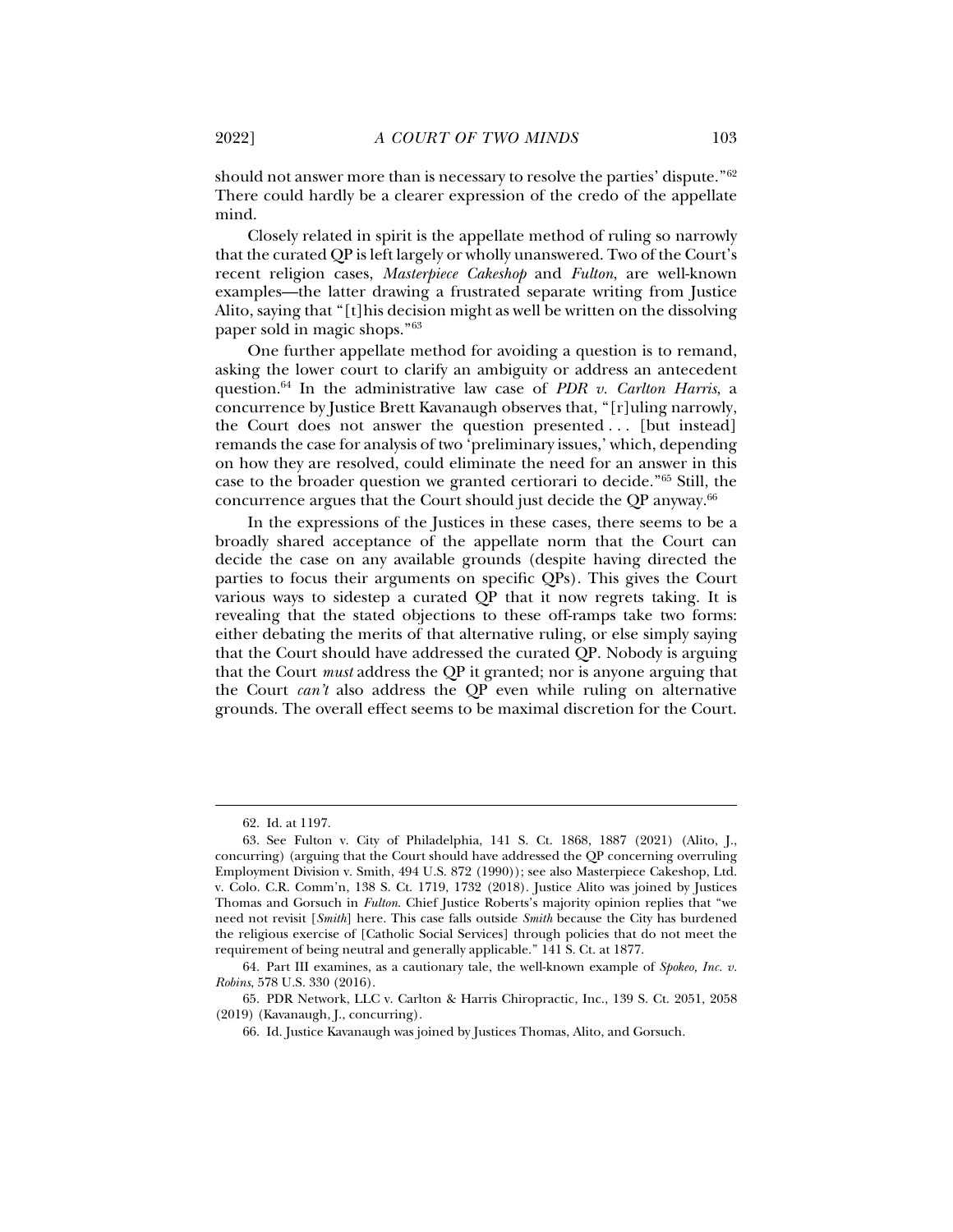#### III. IMPROVIDENTLY PUNTED

Unintended consequences may occur, however, when the Court uses appellate moves to dodge a legal question. $67$  Although the Justices devote much attention to envisioning the real-world impact of their ruling when they *answer* a curated QP, it may be easy for them to overlook the adverse side effects of the rulings they make as they *avoid* the curated QP.

## A. *The Risk of Distortions to Law*

The foremost risk is the possibility of substantive distortion to the legal doctrine used as the off-ramp. Some of the risk arises from the temptation to lean hard on that analysis—say, about jurisdiction or an antecedent legal question—in favor of achieving the desired aim, which is to enable the Court to plausibly say that it cannot (or need not) reach the curated QP. In addition, if the Justices see this analysis as just a way to punt the real issue, the Court might be addressing the issue with little briefing or other information,68 while also giving it less careful attention than a certworthy QP would receive.

The problem is that such superficial treatment of the alternative grounds nevertheless becomes enshrined in an opinion of the Court that will be cited by litigants and applied by the lower courts. In avoiding the curated question, the Court might end up twisting another question of law, creating distortion and confusion.<sup>69</sup>

 <sup>67.</sup> Some of the points raised here will also apply to rescuing troubled vehicles, though with different weight, given the distinctive institutional considerations of keeping a case versus dumping one. In some aspects, as one might expect, the contrast between a DIG and rescuing a vehicle is greater than between a DIG and an off-ramp. Most obviously, rescuing a vehicle does not involve the costs of leaving the QP undecided. Another difference is that rescuing a poor vehicle entails an opportunity cost in not being able to use a future, cleaner vehicle to decide the QP. And thus, the problem of "bad cases make bad law" may apply. An off-ramp or a DIG does not entail this opportunity cost; rather, it allows a future case to come along, presenting the earlier-punted question, possibly after a change in the Court's personnel. See, e.g., 303 Creative LLC v. Elenis, 142 S. Ct. 1106, 1106 (2022) (mem.) (granting review of a free speech question similar to the one previously punted in *Masterpiece Cakeshop*); see also Amy Howe, Justices Will Hear Free-Speech Claim From Website Designer Who Opposes Same-Sex Marriage, SCOTUSblog (Feb. 22, 2022), https://www.scotusblog.com/ 2022/02/justices-will-hear-free-speech-claim-from-website-designer-who-opposes-same-sexmarriage [https://perma.cc/X9R4-TYHT].

 <sup>68.</sup> Asking for supplemental briefing in such situations may help relieve this concern, but it may also feel like throwing good money after bad. When there is no such briefing, however, some of the practical concerns here overlap with those that attend the Court's reaching out to decide new issues not presented by the parties. See, e.g., Margaret L. Moses, Beyond Judicial Activism: When the Supreme Court Is No Longer a Court, 14 U. Pa. J. Const. L. 161, 177–82 (2011).

 <sup>69.</sup> Such distortions are also possible in rescuing a vehicle (as opposed to taking an off-ramp)—such as answering an antecedent question in a way that allows reaching the curated QP. Consider, for example, the dissenters' criticisms in Dart Cherokee Basin Operating Co. v. Owens, 574 U.S. 81, 96–104 (2014) (Scalia, J., dissenting). For additional analysis, see Ronald Mann, Opinion Analysis: Court Stretches to Correct Anachronistic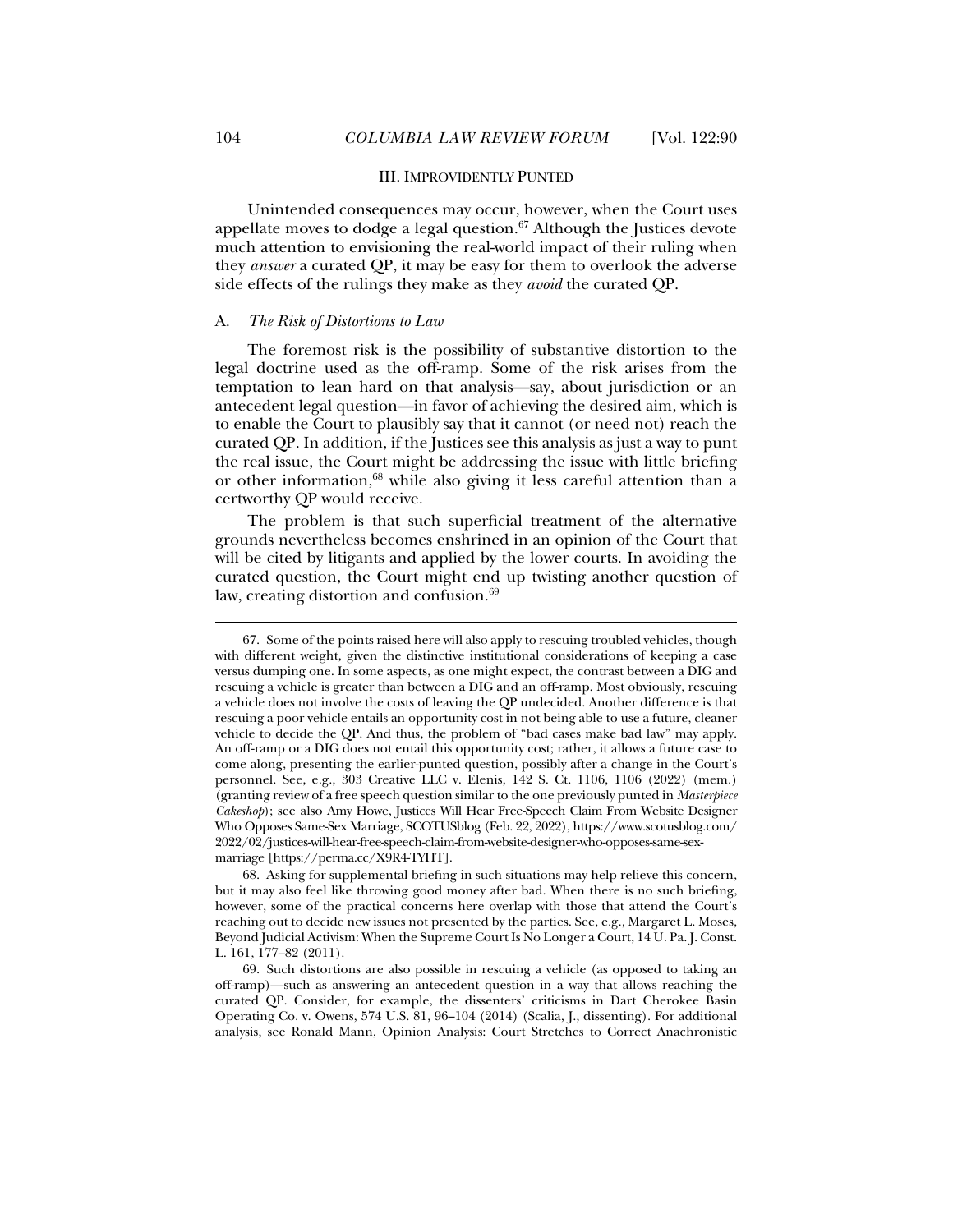A well-known example is *Spokeo, Inc. v. Robins*, in which the Court punted on the question of interest<sup>70</sup>—a question it had already avoided before in an earlier case<sup>71</sup>—by remanding the case to the lower court to address one component of Article III standing. But what the *Spokeo* opinion said about standing doctrine along the way, in order to justify this punt, generated enormous confusion and disarray in the lower courts.<sup>72</sup> If *Spokeo*'s slapdash reasoning had seemed passable enough as makeweight inside the Court, the opinion's impact was anything but trivial beyond those walls: *Spokeo* has been cited over 5,000 times in the federal courts.73

 71. The prior case involving a similar QP, *First American*, had been DIG'd several months after oral argument—rather than shortly after, as is typical for a vehicle problem suggesting that the DIG was due to the Justices not reaching an answer on the QP. See Karlan, supra note 26; Kevin Russell, *First American Financial v. Edwards*: Surprising End to a Potentially Important Case, SCOTUSblog (June 28, 2012), http://www.scotusblog.com/ 2012/06/first-american-financial-v-edwards-surprising-end-to-a-potentially-important-case/ [https://perma.cc/3E54-HN2N].

 72. See, e.g., Rachel Bayefsky, Constitutional Injury and Tangibility, 59 Wm. & Mary L. Rev. 2285, 2289 (2018) ("In the wake of *Spokeo*, federal courts have wrestled with how to operationalize the Supreme Court's pronouncements on the cognizability of intangible harm."); Danielle Keats Citron & Daniel J. Solove, Privacy Harms, 102 B.U. L. Rev. (forthcoming 2022) (manuscript at 10), https://scholarship.law.gwu.edu/faculty\_publications/1534/ [https://perma.cc/6MMQ-T7JD] ("In the wake of *Spokeo*, courts issued a contradictory mess of decisions regarding privacy harm and standing. . . . In the lower courts, no clear principles emerged to guide the harm inquiry for standing in privacy cases. Rather than a circuit split or other clear disagreement in approach, courts produced a jumbled mess by grasping at inconsistent parts of *Spokeo*."); Jennifer M. Keas, Supreme Court Will Not Look at *Spokeo* Again, Leaving Lower Courts to Grapple With Article III Uncertainties, Foley & Lardner LLP: Consumer Class Def. Couns. (Feb. 8, 2018), https://www.foley.com/ en/insights/publications/2018/02/supreme-court-will-not-look-at-spokeo-again-leavin [https://perma.cc/8PWA-DHKU] (practitioner article noting that "the lower courts have struggled to apply [*Spokeo*'s] guidance, leading to some alarmingly varied results").

 73. Spokeo, Inc. v. Robins, Westlaw, https://1.next.westlaw.com/ RelatedInformation/I041b593a1b6011e6a807ad48145ed9f1/kcCitingReferences.html? docSource=a34ea6e6fd8b4171820684d8a1709b3f&pageNumber=1&facetGuid=h57f9aa8d

Tenth Circuit Pleading Rule, SCOTUSblog (Dec. 16, 2014), https://www.scotusblog.com/ 2014/12/opinion-analysis-court-stretches-to-correct-anachronistic-tenth-circuit-pleadingrule/ [https://perma.cc/MF6R-WZUA] (noting that readers of *Dart Cherokee Basin* may think the Court allowed its "strong view of the merits to affect its review of the abuse-ofdiscretion standard" and that the Court might need to repair "the damage to the law of review, steadily limiting the broad review of discretion applied here").

 <sup>70.</sup> See 578 U.S. 330, 342–43 (2016) (remanding for the circuit court to address the "concreteness" of injury as one of the requirements for standing); see also Jamal Greene, The Age of Scalia, 130 Harv. L. Rev. 144, 171 (2016) (writing that *Spokeo* "did no more than punt the case back to the Ninth Circuit"); Allison Grande, High Court's *Spokeo* Punt Sets Bar for Class Action Injuries, Law360 (May 16, 2016), https://www.law360.com/articles/ 796883/high-court-s-spokeo-punt-sets-bar-for-class-action-injuries (on file with the *Columbia Law Review*). It is thought that the punt in *Spokeo* may have occurred because the Justices found themselves to be split 4-4 (after Justice Scalia passed away) on the real question of interest. See, e.g., Justin Pidot, Tie Votes in the Supreme Court, 101 Minn. L. Rev. 245, 299 (2016). Note that the six Justices in the majority would have had the votes to DIG; one might speculate that the etiquette or appearances of undoing certiorari became more complicated due to the passing of Justice Scalia.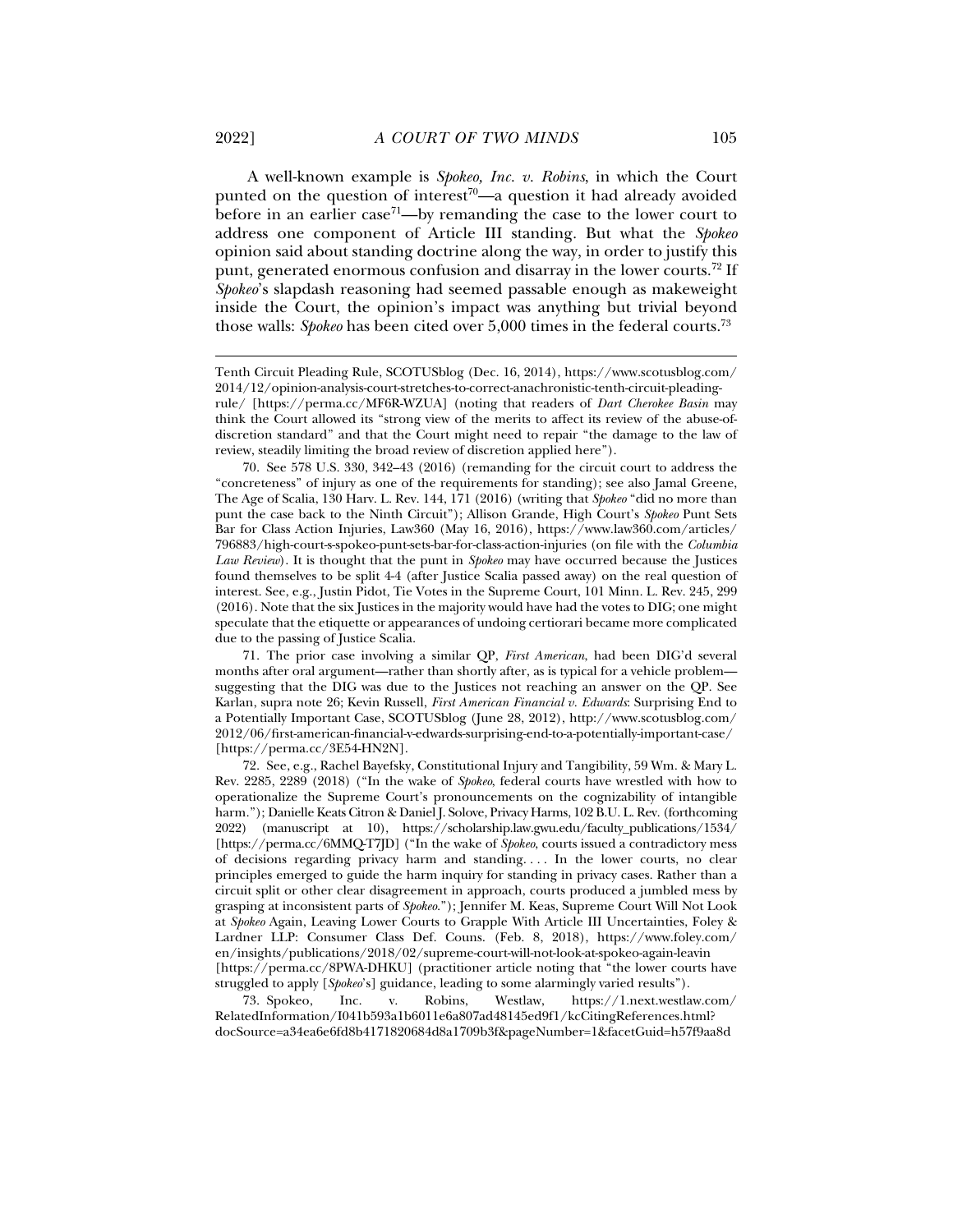It is especially easy to overlook the possibility of distortions when the Justices seem to be taking a minimalist off-ramp—a highly fact-bound resolution of a particular case, or a one-time-only narrow ruling that formally lays down little or no precedent.<sup>74</sup> The thing is, lawyers and the lower courts will still seek out hints from the Court (and follow them), even in fact-bound applications. This should not be surprising as it is very close, after all, to how the common law is made.75

Think back to *Google v. Oracle*, in which the Court sidestepped the broader QP (about the copyrightability of a certain kind of code) by assuming arguendo an answer to that question, thus allowing it to ground the decision instead on the seemingly fact-bound secondary QP (about the defense of fair use).<sup>76</sup> The dissent warns that the majority opinion, through its application of the fair use defense to the facts of this case, implicitly distorts several aspects of that doctrine.<sup>77</sup> The majority, recognizing this risk of distortion, answers mainly by asserting that its analysis is limited to

 74. For example, consider the assessment of Professors Leslie Kendrick and Micah Schwartzman of the Court's fact-bound off-ramp in *Masterpiece Cakeshop*:

In *Masterpiece*, however, the Court's reliance on animus doctrine was troubling for several reasons. First, the Court misread the facts to find intentional hostility in the application of civil rights law where none existed. Second, the Court failed to address standard objections to judicial inquiries into public officials' intentions or motivations. These objections can be answered, but by ignoring them, or dealing with them *en passant*, the Court introduced various distortions into the doctrine.

Kendrick & Schwartzman, supra note 33, at 135.

 75. Professor Carolyn Shapiro has criticized the Court for often *failing* to offer this sort of guidance—that is, declining to apply abstract declarations of law to the facts at hand, in order to demonstrate their application. See Shapiro, supra note 16, at 290.

 76. See Mark A. Lemley & Pamela Samuelson, Interfaces and Interoperability After *Google v. Oracle*, 100 Tex. L. Rev. 1, 2 (2021) (noting that the "Court's decision to sidestep the copyrightability issue is notable because Google, and all but three of the twenty-seven amicus curiae briefs filed in support of its appeal," had focused on that issue rather than the fair use question). Professors Mark Lemley and Pamela Samuelson also observe that the Court had previously denied Google's petition for certiorari on the copyrightability issue, in an earlier round of litigation. Id. at 1 n.2.

 77. Google LLC v. Oracle America, Inc., 141 S. Ct. 1183, 1211 (2021) (Thomas, J., dissenting) (arguing that the majority "distorts" its fair use analysis); id. at 1217–18 (suggesting distortions to the nature-of-the-copyrighted-work and market-effects factors in the fair use analysis); id. at 1219 (noting that, "by turns, the majority transforms the definition of 'transformative'" into one that "eviscerates copyright").

<sup>76</sup>e9ffd73599200a2cef8cd5&ppcid=5ad5155fadcf4bc8bfde4814c4ce35b7&transitionType= ListViewType&contextData=(sc.Default) (on file with the *Columbia Law Review*) (last visited Apr. 12, 2022). As it turns out, the Court itself later used *Spokeo* to sidestep the QP in *Frank v. Gaos*—remanding the latter case to the lower court in light of what *Spokeo* had said about standing. See 139 S. Ct. 1041, 1043–44 (2019) (per curiam). The limited nature of *Spokeo*'s guidance, however, was not lost on the Justices, including the author of the opinion. See Transcript of Oral Argument at 47–48, TransUnion v. Ramirez, 140 S. Ct. 2190 (2021) (No. 20-297) ("You know, Spokeo's discussion of harm is quite clipped and it's potentially subject to different interpretations" (quoting Justice Alito)). One might view *TransUnion* to be the Court's attempt, five years later, to tidy up the mess *Spokeo* made.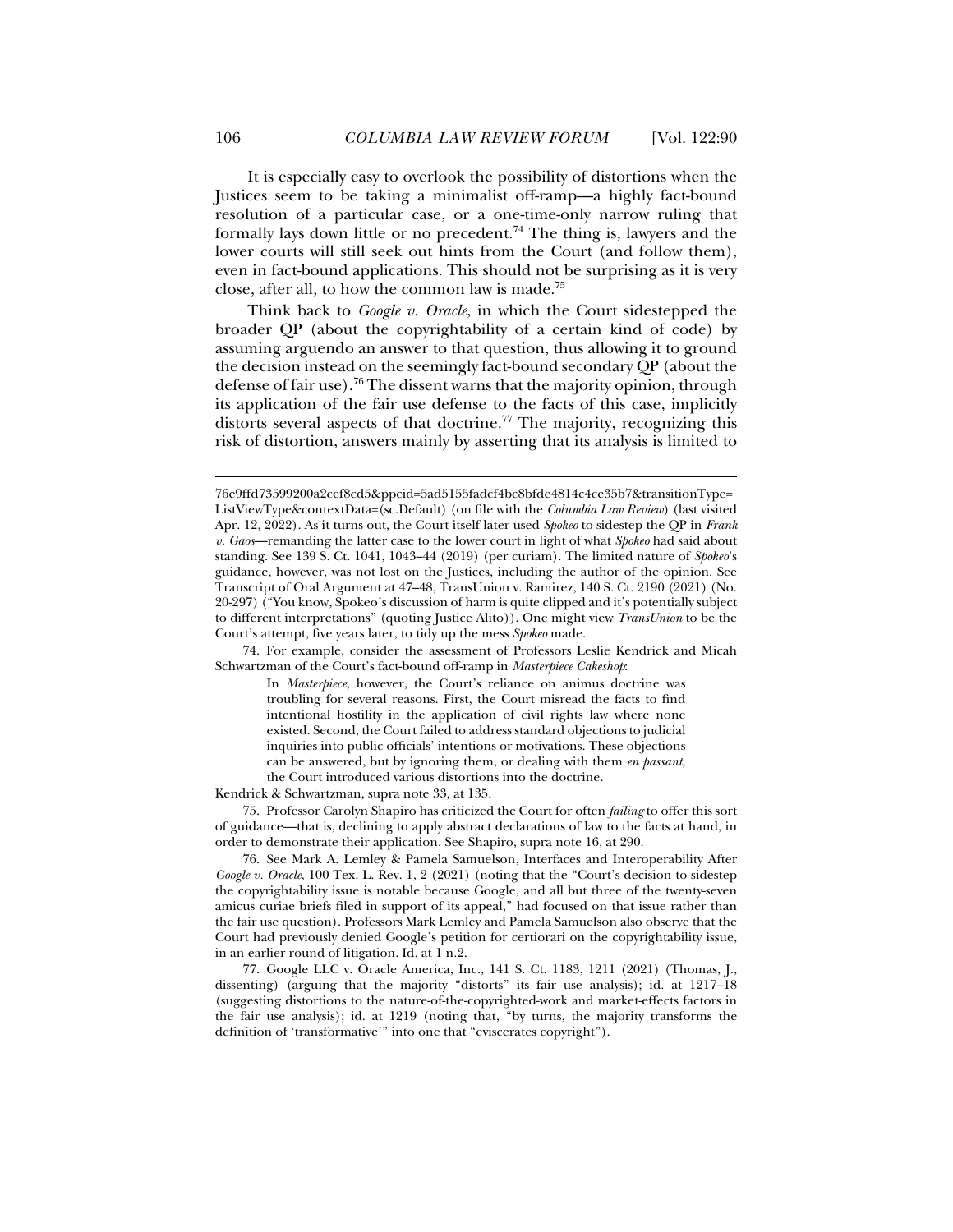the software context.78 Yet that is hardly a trivial domain! And in other copyright contexts, how the lower courts will handle these seeming doctrinal shifts remains to be seen.

# B. *New DIGs?*

To avoid such unintended consequences, the simplest solution may seem to be for the Court to use DIGs more often instead. After all, a DIG would not risk the doctrinal distortions described above.79 Yet, to understand the practical reach of this solution, we must return to the question: Why might the Justices ever rely on the techniques of appellate judging, rather than a DIG, to deal with a vehicle problem or an unwanted QP?

One possible reason is concern about the outcome of the case, as seen in some of the cases in Part II. There is an asymmetry at work: DIG'ing a case leaves the lower court decision in place, just as a denial of certiorari does.80 Justices may wish to vacate or reverse that decision purely as a matter of not letting it stand—whether for reasons of error correction, of lower-court supervision, or of appearances.

One might say that the Justices should not be concerned about a DIG leaving things in place any more than for typical certiorari denials. But as a practical matter, by the time of a would-be DIG, the case has already come under the Justices' review and into the public spotlight. At that point, it may be hard to unsee a troubling error—and easy for the Court to undo it. In such a case, perhaps the more realistic solution is for the Justices to reverse in a way that is as unlikely to generate distortions as possible, keeping in mind that even seemingly narrow or fact-bound rulings can still create ripple effects for the lower courts.

A second possible reason is that the Court may have a general aversion to DIG'ing.<sup>81</sup> This is because a DIG traditionally has been seen as reflecting

 <sup>78.</sup> Id. at 1208 (majority opinion) ("[T]hat computer programs are primarily functional makes it difficult to apply traditional copyright concepts in that technological world. . . . [H]ere, we have not changed the nature of those concepts. We do not overturn or modify our earlier cases involving fair use—cases, for example, that involve 'knockoff' products, journalistic writings, and parodies.").

 <sup>79.</sup> At most, a DIG decision might have side effects for what one might imagine as a sort of "common law of DIGs" that is internal to the Court and not a matter of setting precedent for everyone else. Cf. Narechania, supra note 11, at 990-93 (suggesting the development of a "common law of certiorari").

 <sup>80.</sup> Cf. Solimine & Gely, Sophisticated Use of DIGs, supra note 27, at 163, 168 (proposing and testing the hypothesis that a "strategic Court is more likely to DIG cases in which the lower court decision is ideologically consistent with the preferred ideological direction of the majority of the Court").

 <sup>81.</sup> Whatever aversion there may be is probably not about concerns that the Court would seem lazy in dropping a case. After all, it can credibly convey that any loss of work due to a DIG will be made up for by quickly taking on more future work. In some instances, the Court could prepare for such a situation by granting consolidated cases (should one of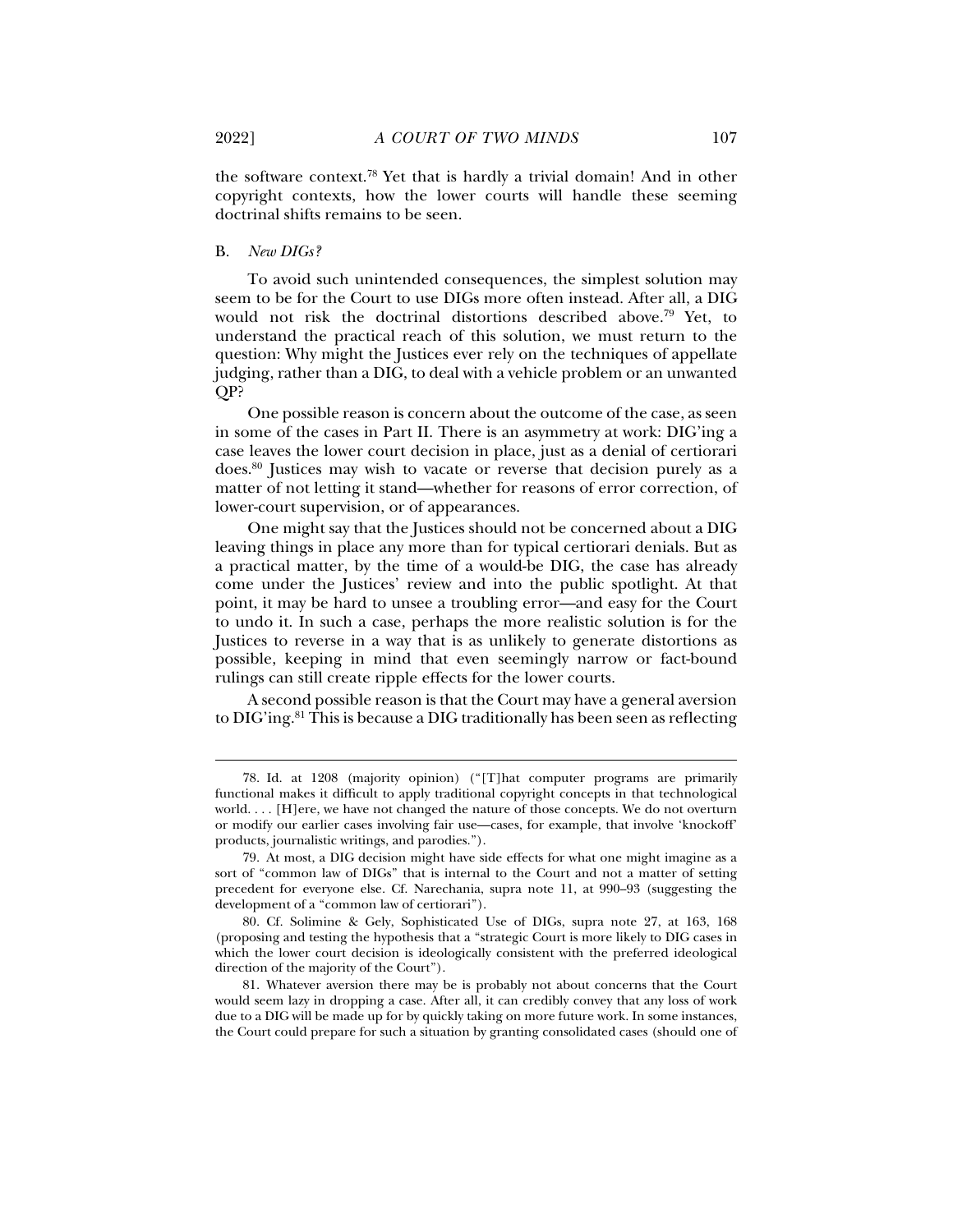a failure of due diligence at the certiorari stage, one entailing the waste of costly briefing and argumentation from the parties and amici, as well as the time and attention of Court personnel.82 Indeed, it is part of the folklore that the Justices' law clerks, who make initial recommendations about petitions for certiorari, are mortified if they urged a grant in a case that is later DIG'd due to a vehicle problem they had failed to spot.<sup>83</sup>

But if this possible whiff of embarrassment may be a source of reluctance to DIG, its effect can be expected to fade away. In recent years, the Court has apparently been "relisting" petitions that it is considering granting (that is, delaying a decision on the petition by putting it on the agenda for a later conference of the Justices), thus buying an extra week or two to allow more thorough vetting of potential vehicle problems.<sup>84</sup>

If this new process is working well, and preliminary indications suggest that it is, $85$  then the social meaning of a DIG should start to evolve. It may shift away from signifying an earlier failure of due diligence and toward a recognition that when DIGs occur nowadays, they are usually the result of intervening events, new information, or a judgment call. And depending on how these new DIGs come to be used—say, as candidly reasoned decisions not to answer a previously chosen QP—their meaning may even take on the whiff of good judgment.

## **CONCLUSION**

Thanks to the Justices' ease in shifting between their appellate and curator frames of mind, the Court gains an extra dimension of discretion in how it decides cases. The Justices tell us as much, in cases where certiorari breaks down—where they find that they cannot or do not want to reach the original question of interest. They also show us as much in these cases, demonstrating how the methods of appellate judging can

them need to be DIG'd), or perhaps by substituting one of the cases being held for possible GVR in light of that case.

 <sup>82.</sup> True, there may be considerable sunk costs. Yet as far as the parties are concerned, who wins is roughly a zero-sum choice: One side will be pleased, the other not so much. As for the lack of law declaration on the QP that everyone was expecting to hear about, an offramp is hardly better than a DIG. Anyone hoping for an answer to the QP will be disappointed—and seeing opinion pages devoted instead to makeweight analyses of an offramp issue seems just as likely to aggravate as to mollify. (Better to use those pages explaining a DIG, one might think, not least for improving public understanding of the Court's work.) In thinking about such institutional considerations, it may be useful to compare a DIG with the other occasion when the Court issues no decision in a case that it has granted and possibly heard: when the votes are tied 4-4. For an argument that the Court should DIG cases instead of issuing 4-4 nondecisions, see Pidot, supra note 70, at 250.

 <sup>83.</sup> See, e.g., Adam Liptak, A Second Justice Opts Out of a Longtime Custom: The 'Cert. Pool', N.Y. Times (Sept. 25, 2008), https://www.nytimes.com/2008/09/26/ washington/26memo.html (on file with the *Columbia Law Review*).

 <sup>84.</sup> See Elwood, supra note 23.

 <sup>85.</sup> See Gividen, supra note 27 (noting a sizeable drop in DIGs since October Term 2014).